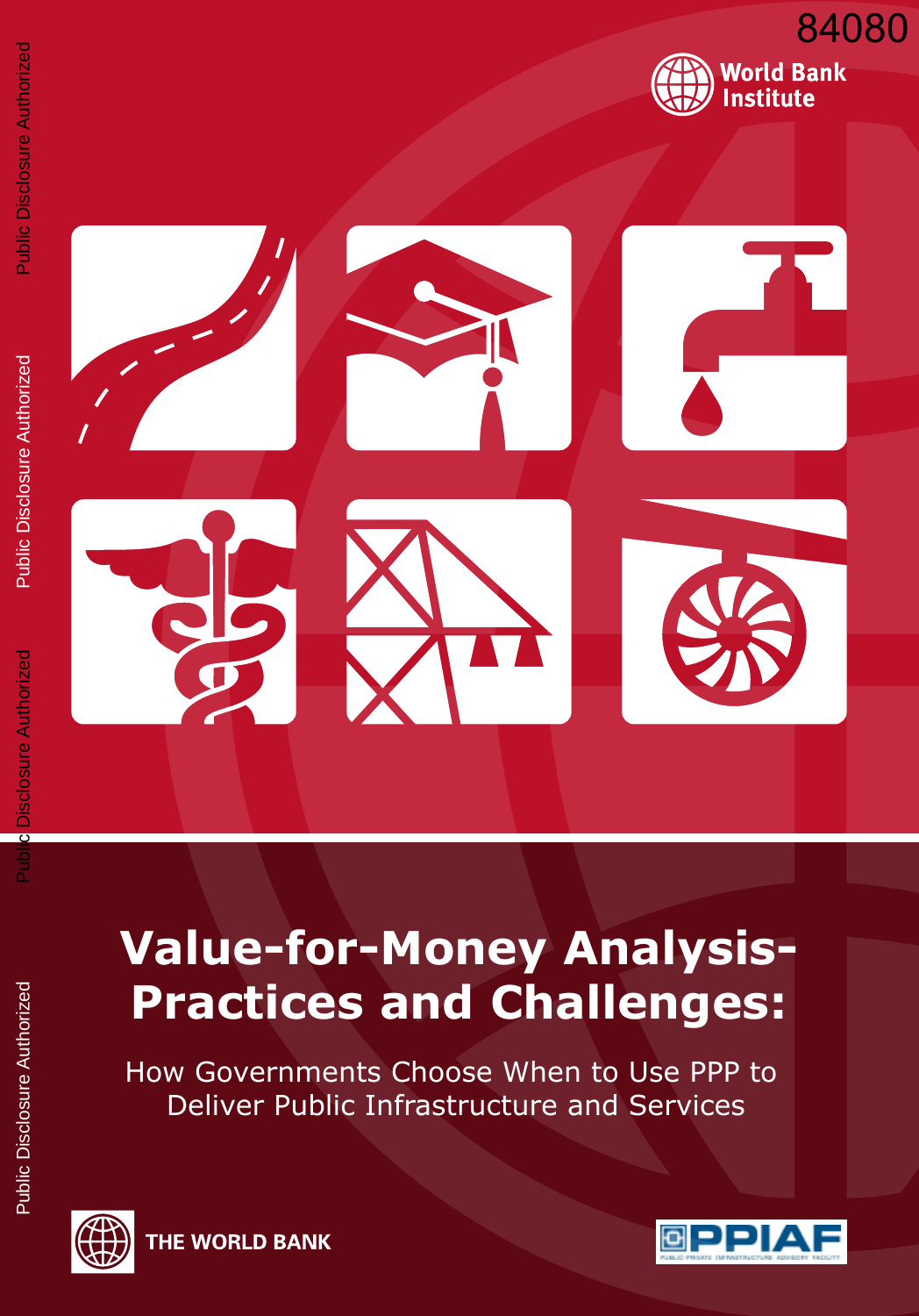## **Value-for-Money Analysis—Practices and Challenges:**

How Governments Choose When to Use PPP to Deliver Public Infrastructure and Services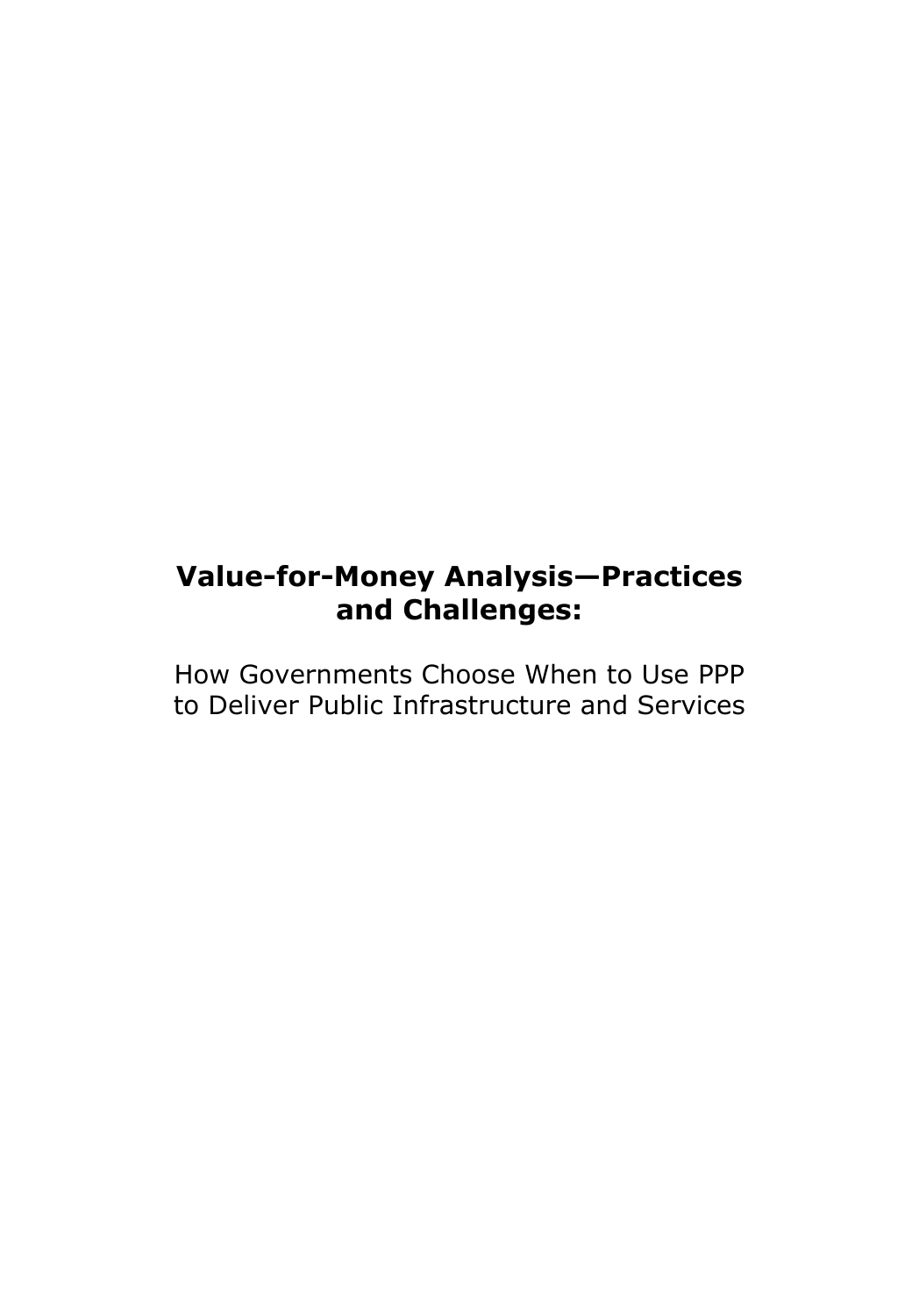## **Value-for-Money Analysis—Practices and Challenges:**

How Governments Choose When to Use PPP to Deliver Public Infrastructure and Services

## Report from World Bank Global Round-Table 28 May, 2013, Washington DC

World Bank Institute (WBI) and Public-Private Infrastructure Advisory Facility (PPIAF)





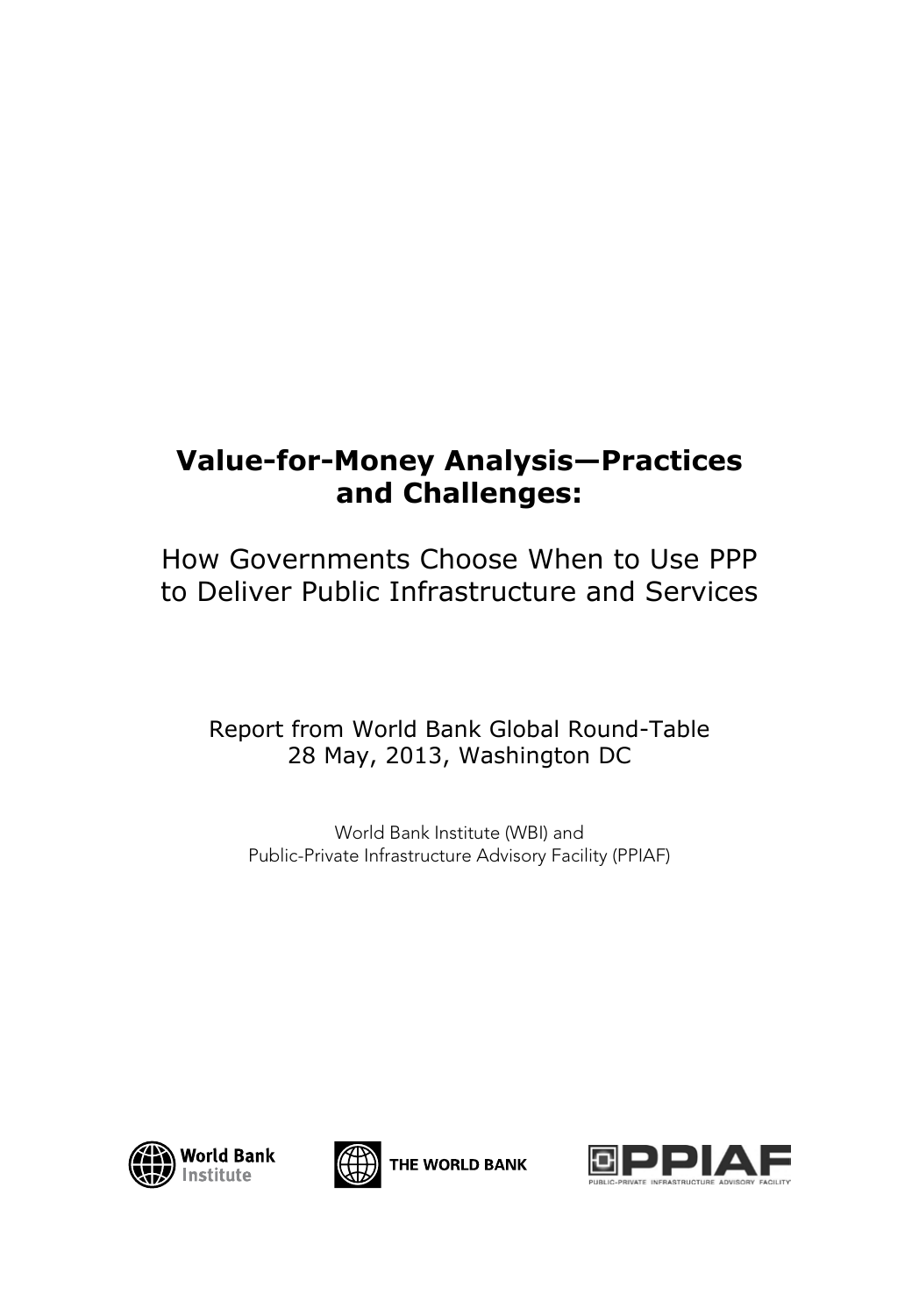© 2013 International Bank for Reconstruction and Development / International Development Association or The World Bank 1818 H Street NW Washington DC 20433 Telephone: 202-473-1000 Internet: www.worldbank.org

This work is a product of the staff of The World Bank with external contributions. The findings, interpretations, and conclusions expressed in this work do not necessarily reflect the views of The World Bank, its Board of Executive Directors, or the governments they represent.

The World Bank does not guarantee the accuracy of the data included in this work. The boundaries, colors, denominations, and other information shown on any map in this work do not imply any judgment on the part of The World Bank concerning the legal status of any territory or the endorsement or acceptance of such boundaries.

#### Rights and Permissions

The material in this work is subject to copyright. Because The World Bank encourages dissemination of its knowledge, this work may be reproduced, in whole or in part, for noncommercial purposes as long as full attribution to this work is given.

Any queries on rights and licenses, including subsidiary rights, should be addressed to the Office of the Publisher, The World Bank, 1818 H Street NW, Washington, DC 20433, USA; fax: 202-522-2422; e-mail: pubrights@worldbank.org.

Design and layout: Sara Tejada Montoya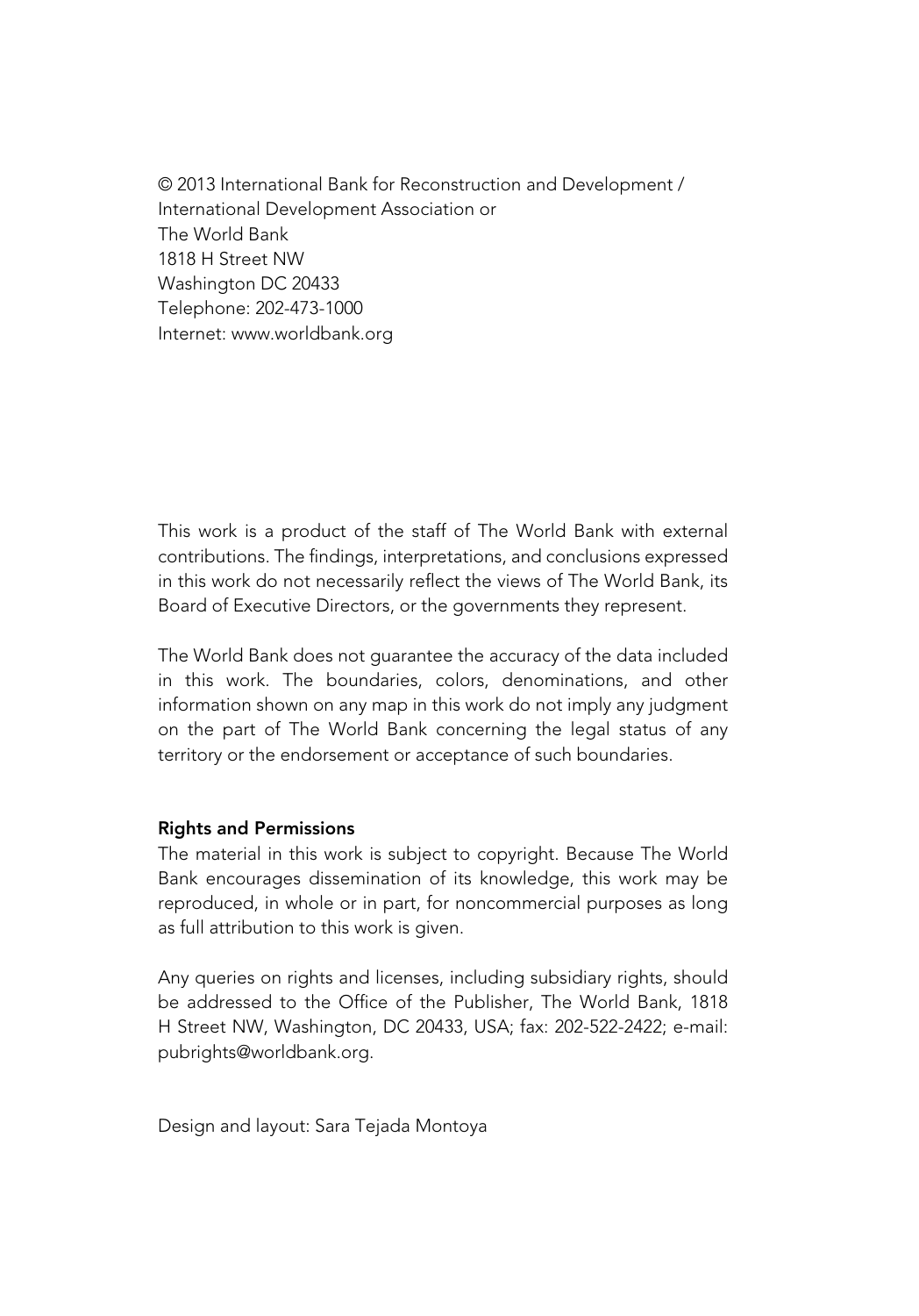# Table of Contents

|   | 3 PPP Decision-Making: How VFM Analysis Is Used  15 |  |
|---|-----------------------------------------------------|--|
| 4 | Quantitative VFM Analysis: the PSC and Key          |  |
|   |                                                     |  |
|   | Annex A. Global VFM Roundtable 28 May 2013:         |  |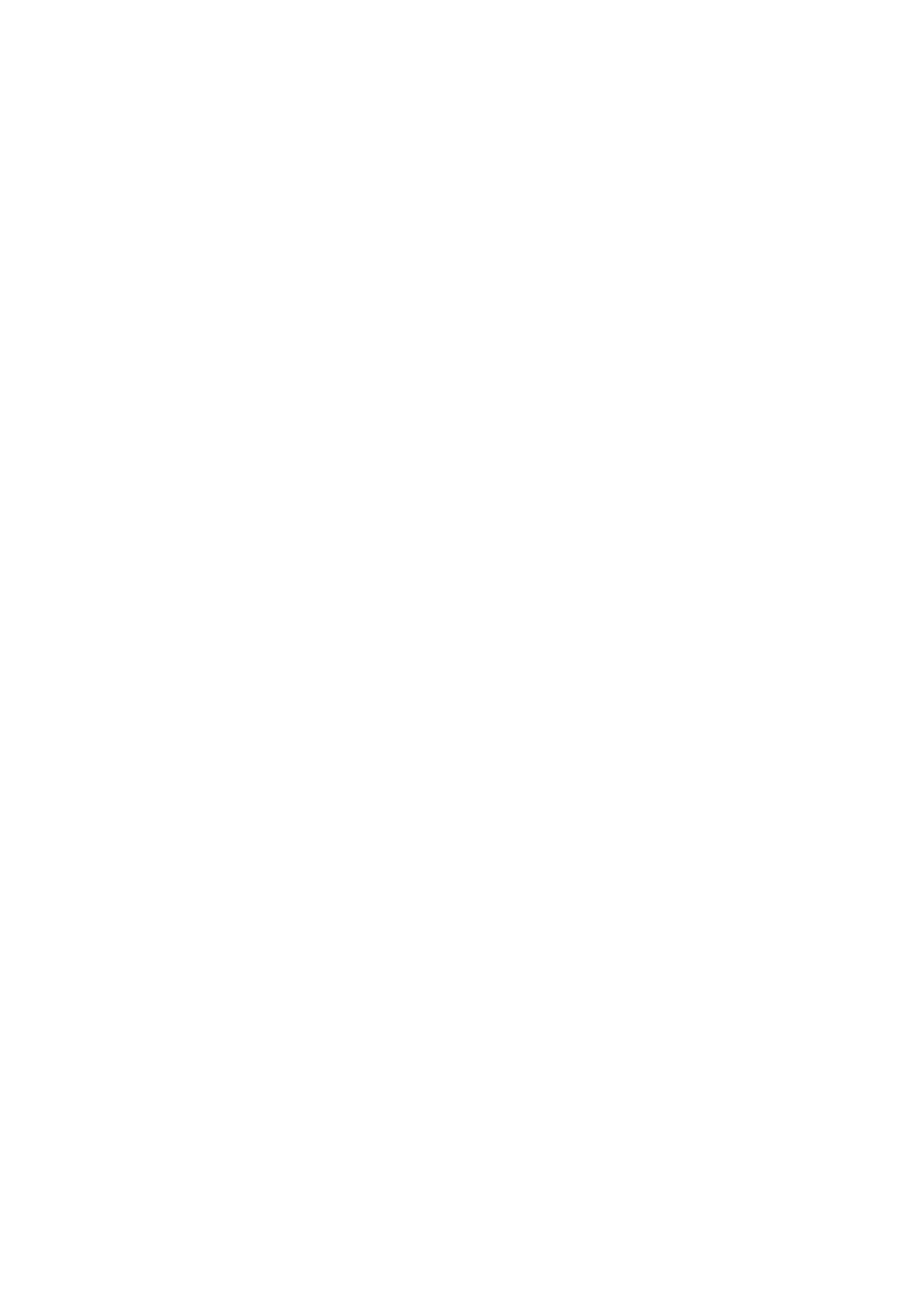## Acknowledgements

This report has been drafted by Helen Martin, Consultant in the Latin America and the Caribbean Sustainable Development Department of the World Bank, based on presentations delivered to a "Global Roundtable on Value for Money Analysis" held on 28 May, 2013, at the World Bank Headquarters in Washington, DC, and the ensuing discussion at that event. Roundtable presenters are listed in Annex A to this report, and included PPP practitioners from the United Kingdom, France, the United States of America, Chile, the Republic of Korea, India, Canada, and South Africa. Comments and feedback on the report were provided by Clive Harris, Daniel Benitez, Lincoln Flor, Jay-Hyung Kim, Rui Monteiro, and Satheesh Sundararajan, all of the World Bank, as well as by the roundtable presenters. The roundtable was jointly convened by the Public-Private Infrastructure Advisory Facility (PPIAF), the Latin America and Caribbean region of the World Bank (LAC) and the World Bank Institute (WBI). The task team leader of this initiative was Mr. Lincoln Flor, Senior Public-Private Partnerships Specialist of WBI.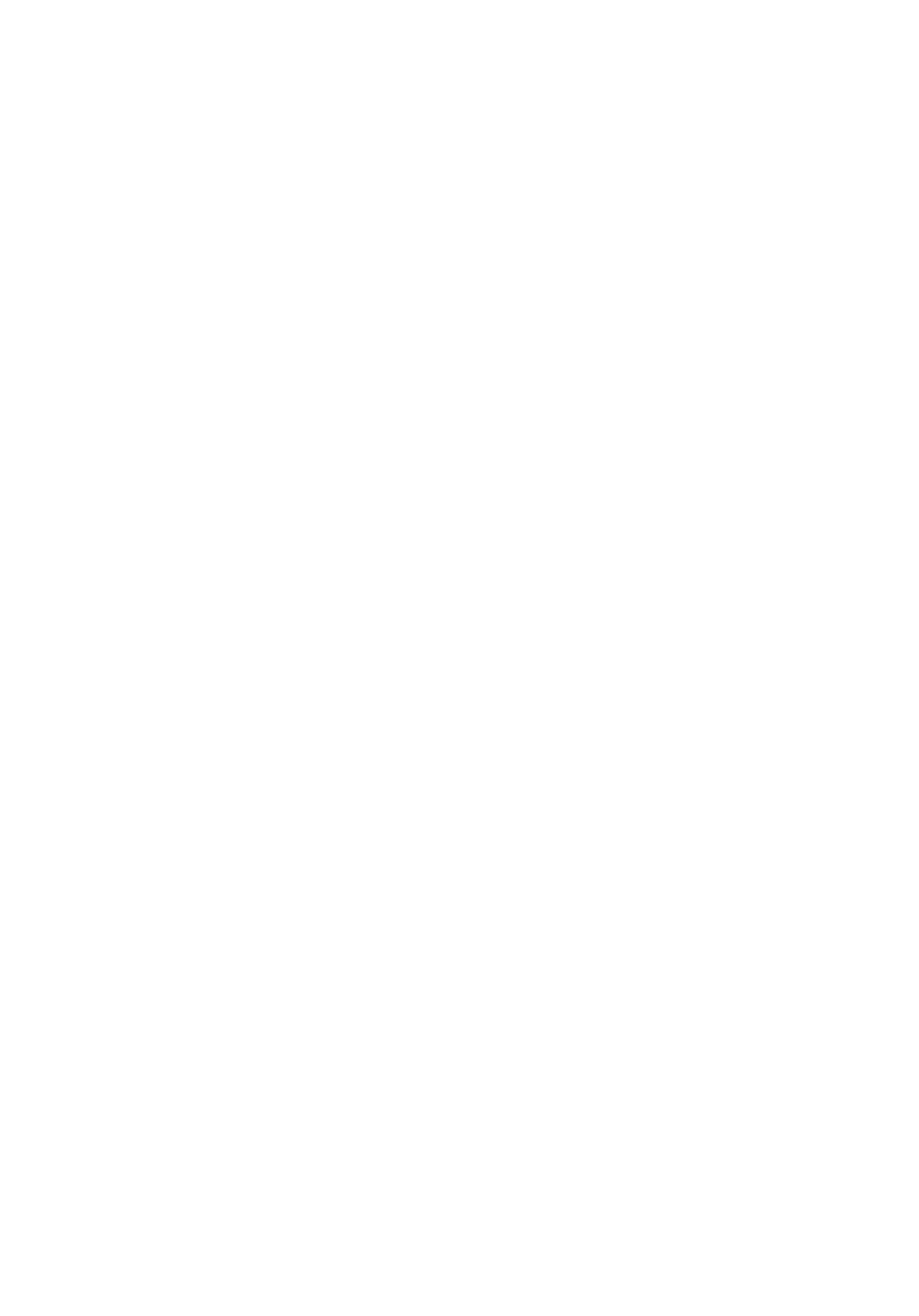## 1. Introduction

A growing number of governments are using Public-Private Partnerships (PPPs) to deliver infrastructure. A PPP is a long-term contract between a private party and a government agency, for providing a public asset or service, in which the private party bears significant risk and management responsibility<sup>1</sup>. Such partnerships can help make the best use of the resources of both the public and private sectors—including finance, experience, expertise, and focus on delivery—to expand and improve public infrastructure assets and services.

Governments enter into PPPs for a variety of reasons, as described further in Section 3 below. Nonetheless, for most governments the potential to achieve greater "value for money" than other procurement and delivery models is an important, if not the primary factor in the decision to implement a project as a PPP. Definitions of "value for money" vary; the UK Treasury, for example, defines the concept as follows:

*"Value for Money (VFM) is the optimum combination of whole-of-life costs and quality (or fitness for purpose) of the good or service to meet the user's requirements".* 

Broadly speaking, a PPP may provide value for money compared to

This report adopts the broad definition of PPP set out in the WBI and PPIAF (2012) PPP Reference *Guide*. This definition encompasses performance-based, long-term contracts for new or existing assets and services; including contracts paid for by service users (sometimes called concessions), a government agency, or a combination of the two. For more details and examples of different PPP types, see the *PPP Reference Guide*, available at http://www.ppiaf.org/sites/ppiaf.org/files/ publication/Public-Private-Partnerships-Reference-Guide.pdf.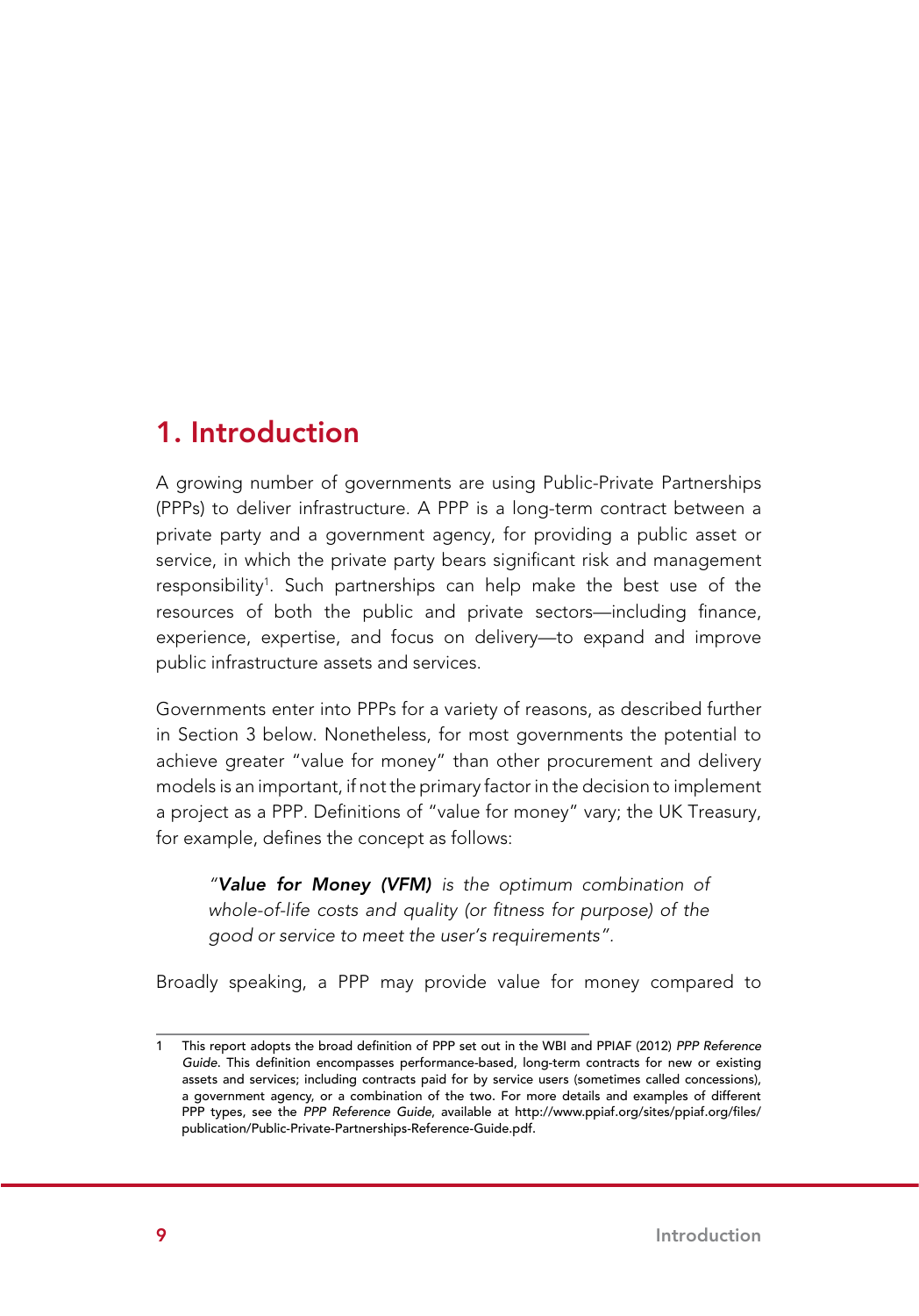traditional procurement models if the advantages of risk transfer combined with private sector incentives, experience and innovation—in improved service delivery or efficiencies over the project life-time—outweigh the increased costs of contracting and financing. This raises challenges for policy-makers: how to assess the value for money of different procurement and delivery options—that is, carry out "value for money (VFM) analysis" and how to use the results of this analysis in PPP decision-making<sup>2</sup>.

VFM analysis plays an important role in many PPP programs: a recent OECD study found that 19 of 20 surveyed countries apply some kind of value for money assessment to proposed PPPs<sup>3</sup>. However, even in countries with well-established PPP programs, the approach to and use of this analysis is evolving, and is often the subject of controversy and debate. Meanwhile, many of the World Bank Group (WBG)'s clients with some PPP experience for example, in the Latin America and Caribbean region—are trying to move towards a more systematic approach to VFM analysis and PPP project selection, but facing challenges in developing and implementing appropriate methodologies.

To inform this debate, the World Bank convened a global "roundtable" of PPP practitioners to discuss VFM and how it can be assessed. The aim of the roundtable was to draw lessons from countries that have relatively well-developed approaches and tools for VFM analysis: with respect to how this analysis has evolved, what are the on-going and new challenges, and how the approaches might apply in countries with less well-established PPP programs. The presenters at this roundtable—which included PPP practitioners from the United Kingdom (UK), France, the United States of America (USA), Chile, the Republic of Korea (hereafter Korea), India, Canada, and South Africa—are listed in Annex  $A^4$ .

<sup>2</sup> As defined, VFM analysis is only a *part* of a typical PPP project appraisal process. Other PPP appraisal criteria typically include the feasibility and economic viability of the project (that is, does the *project* provide VFM, irrespective of its implementation as a PPP or other contractual model); its commercial viability (that is, whether the project is likely to be able to provide adequate return to attract goodquality investors); and its affordability, or fiscal responsibility. These criteria and the overall PPP appraisal process are described in more detail in the WBI-PPIAF *PPP Reference Guide*. In some PPP programs—such as the Republic of Korea—"VFM analysis" is used to refer to PPP project appraisal as a whole; throughout this report it is used to refer only to the part of that appraisal that compares PPP to other options for project procurement and delivery.

<sup>3</sup> Philippe Burger and Ian Hawkesworth (2011) "*How to Attain Value for Money: Comparing PPP and Traditional Infrastructure Public Procurement"*, OECD Journal on Budgeting Volume 2011/1

<sup>4</sup> Unless otherwise noted, references to specific governments' PPP programs in this report are taken from the respective roundtable participant's presentation, and the ensuing discussion.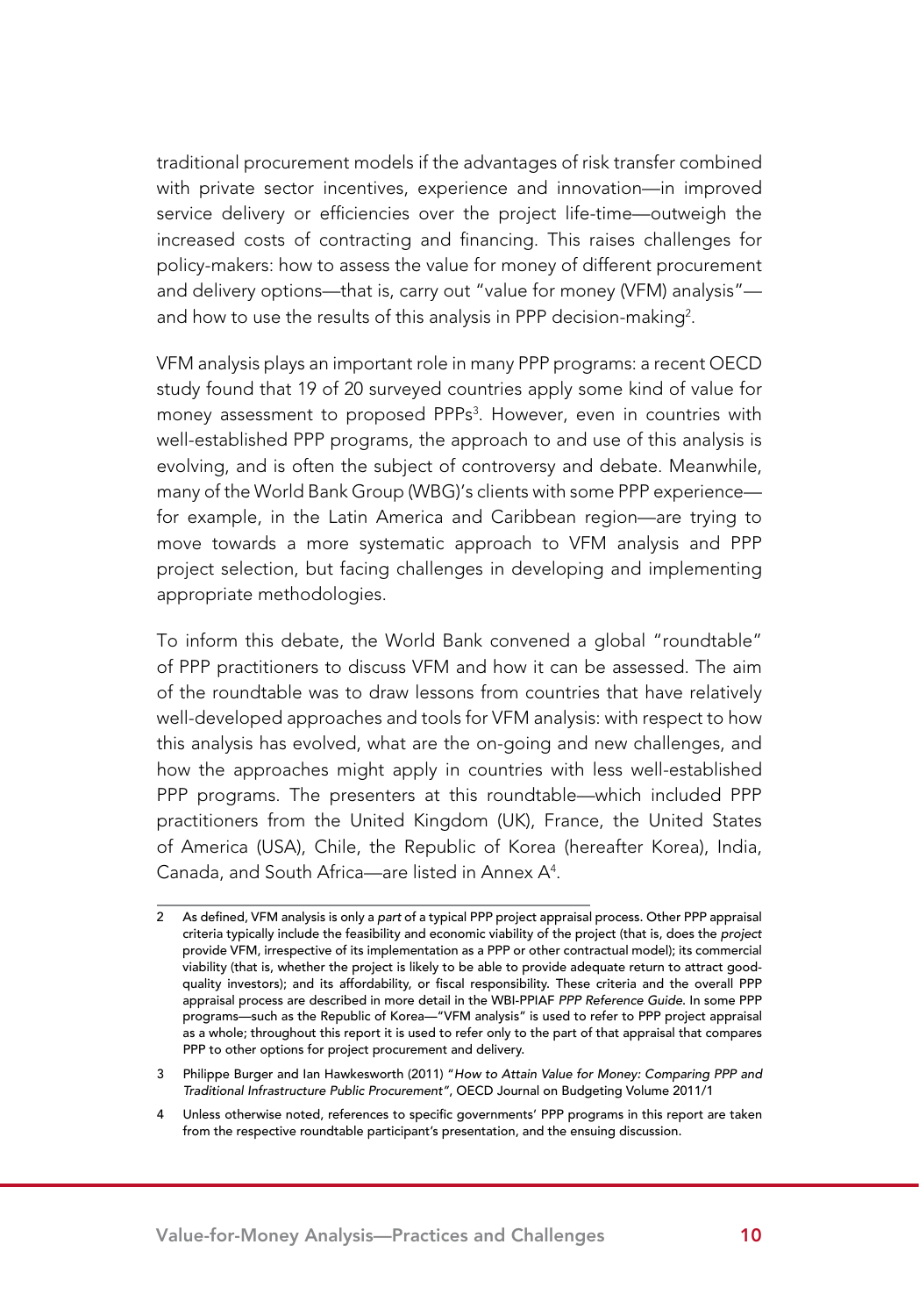This report presents some of the key issues in assessing VFM that arose during the roundtable discussion, based on the experience of the participants. The content of this report is as follows:

- Section 2 provides an overview of VFM analysis
- Section 3 discusses how VFM analysis is used in the PPP decisionmaking process
- Section 4 describes some methodological challenges with VFM analysis
- • Section 5 concludes, and summarizes the key lessons from the roundtable.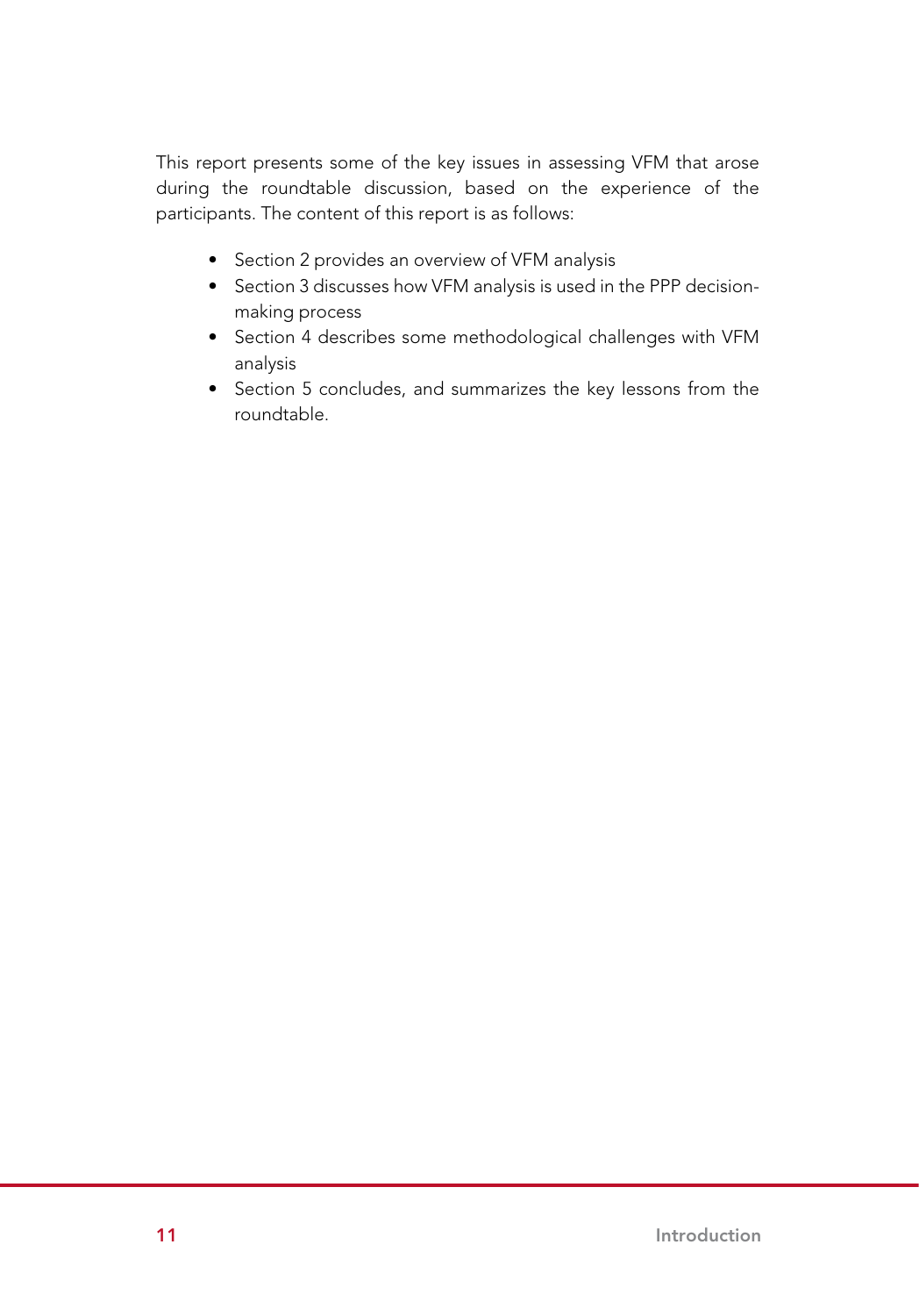## 2. What is VFM Analysis?

As defined above, the purpose of Value for Money (VFM) analysis is to inform governments' decision on whether to implement proposed projects as PPPs, or through other more "traditional" forms of public procurement (although in practice, the contribution of VFM analysis to that decision varies between PPP programs, as described further in the following section). To that end, VFM analysis typically involves a combination of qualitative and quantitative analysis: these are briefly described in turn below.

This report focuses on *ex-ante* analysis of the VFM of a potential PPP. This is closely linked with ex-post VFM assessment—reviewing whether a particular PPP, or the PPP program as a whole, has achieved value for money in practice—in that experience with PPP can and should influence future PPP decision-making. As discussed further in subsequent sections, in practice few governments systematically carry out ex-post VFM assessments of PPP projects—in turn creating challenges in availability of data to inform exante VFM analysis.

Most of the PPP programs represented at the roundtable carry out VFM analysis for each proposed PPP project (in some cases, only for projects above a certain size). However, participants noted that VFM analysis may not be necessary for multiple, similar projects—and could instead be applied to a "test case" for the first project of a given type. For example, the road development agency of the State of Madhya Pradesh, India undertook VFM analysis when considering new types of road PPP models involving availability payments. Their conclusions were then checked ex-post, by comparing the performance of the new PPPs with other road projects.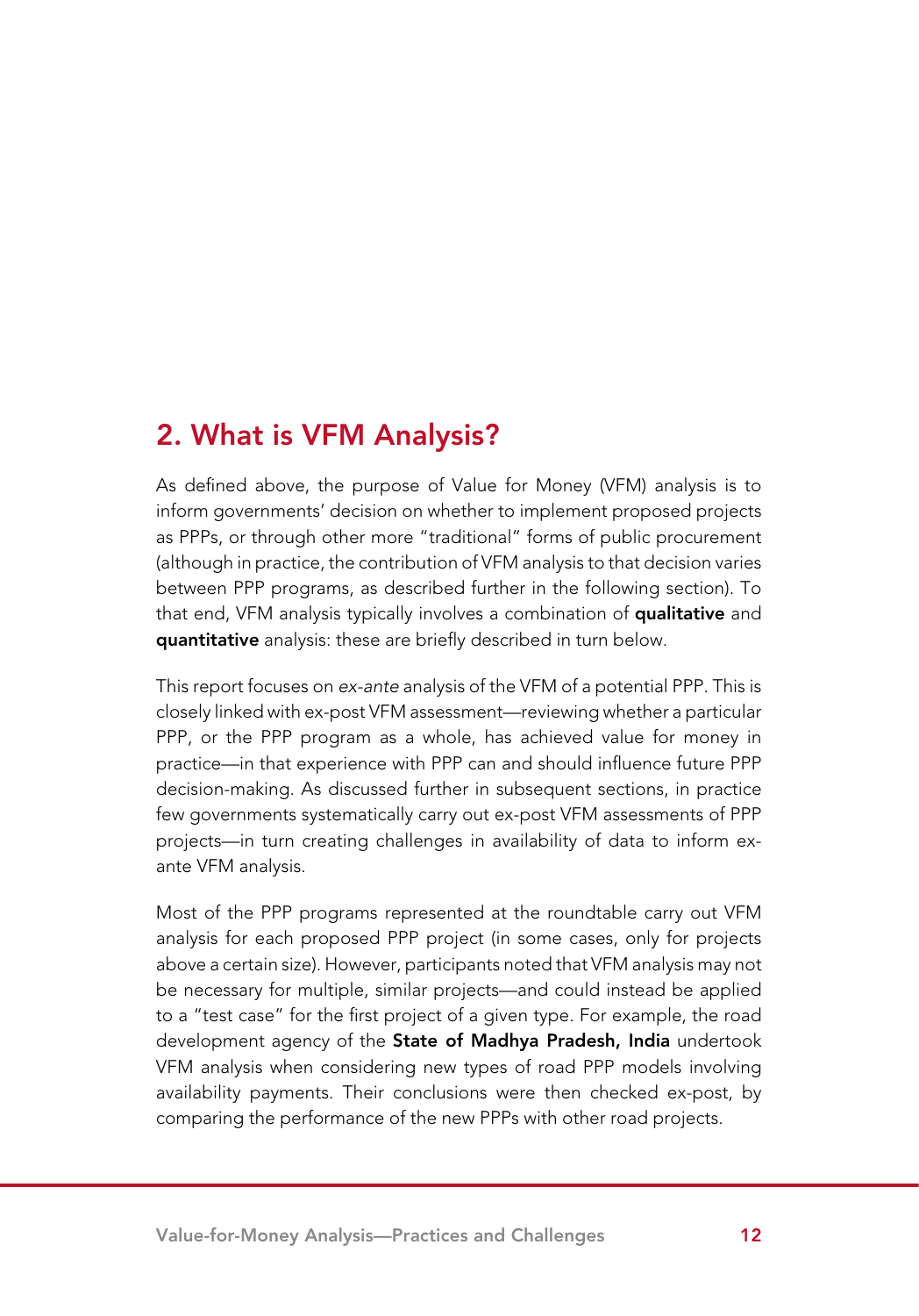#### Qualitative analysis

Qualitative VFM analysis typically involves sense-checking the rationale for using PPP—that is, asking whether a proposed project is of a type likely to be suitable for private financing. This often takes place at a relatively early stage of PPP development, as described in Section 3.

Some jurisdictions have clearly-defined criteria for this analysis. For example:

- The UK Treasury has defined criteria for assessing suitability, and unsuitability, for a Private Finance Initiative (PFI—the UK's PPP model). Suitability criteria include the long-term, predictable need for the service; the ability to allocate risk effectively—including through performance-related payments and ensuring sufficient private capital at risk; the likely ability of the private sector party to manage risk and take responsibility for delivery; presence of stable and adequate policy and institutions; and a competitive bidding market. "Unsuitability" criteria include projects that are either too small or too complicated; sectors where needs are likely to change or there is a risk of obsolescence (for example, PFI projects are no longer used in the ICT sector in the UK); or where the contracting authority is inadequately skilled to manage PPP.
- In France, "preliminary analysis" of a PPP includes checking against several criteria under three categories: PPP relevance for example, appropriateness of an integrated, whole-of-life approach to managing a project; commercial attractiveness; and the potential for optimal risk allocation.
- In the Commonwealth of Virginia, USA, assessment of a potential PPP at "high level" and detailed screening stages also considers proposed road projects against specific criteria to determine if the project is delivered under the Public-Private Transportation Act (PPTA)—that is, as a PPP. These criteria include whether a project is sufficiently complex to benefit from private sector innovation; whether a PPP can achieve appropriate risk transfer; and the degree of stakeholder support. The extent to which a project can generate revenues from tolls is also taken into consideration when assessing possible PPP structures.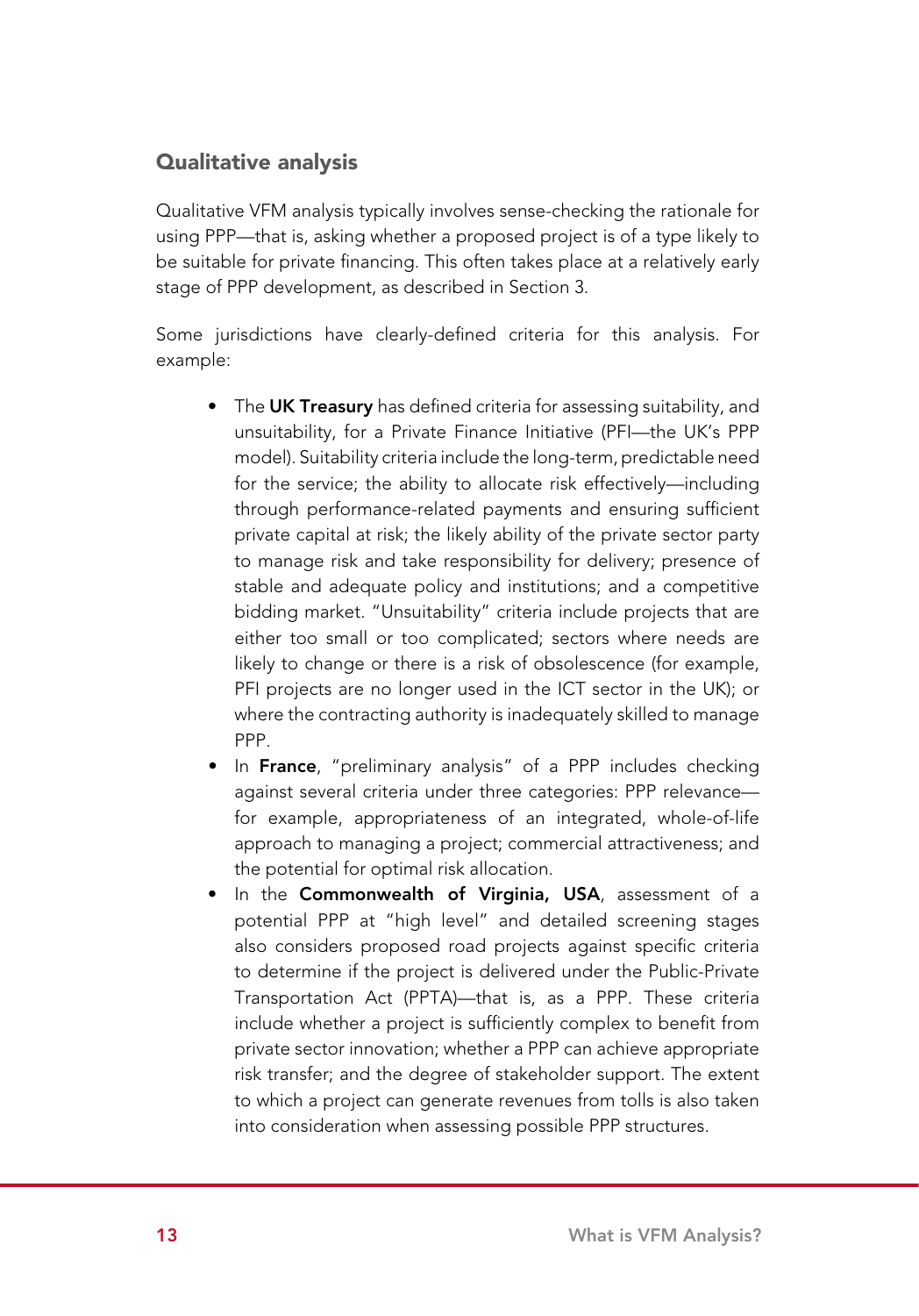In other cases, such as in **Chile**, qualitative analysis of the suitability of a project for PPP plays an important part in PPP decision-making, albeit without being guided by documented criteria.

#### Quantitative analysis

Quantitative VFM analysis involves comparing the value for money of a proposed PPP (or actual bids received) with a "Public Sector Comparator" (PSC)—that is, a model of the project if implemented through traditional public procurement. The scope of this analysis varies, as described further in Section 4 below:

- Some governments (such as **Chile**) simply compare the estimated fiscal cost of the PPP (that is, the payments that would be made to the private partner) and of implementing the project under traditional public procurement.
- Most governments (such as British Columbia, Canada, Korea, and **South Africa**) adjust the fiscal cost comparison for the government's risk exposure in each case—that is, build into the "PSC" the cost of bearing those risks that would be transferred to the private partner under a PPP model.
- Finally, in a few cases (such as France) differences in socioeconomic benefits between the procurement and delivery models are included.

Quantitative VFM analysis has typically involved comparing two options: a "preferred" PPP model, against a PSC. However, governments are increasingly expanding the analysis. In Virginia, USA, for any proposed road project that passes the initial PPP screening, a range of possible contractual structures are assessed: including pure tolled concessions, different levels of availability payments, or design-build-finance models. The UK Treasuryhaving withdrawn its previous PSC model, as described further below—is in the process of considering whether and how quantitative VFM analysis could be applied to a broader set of procurement and delivery options.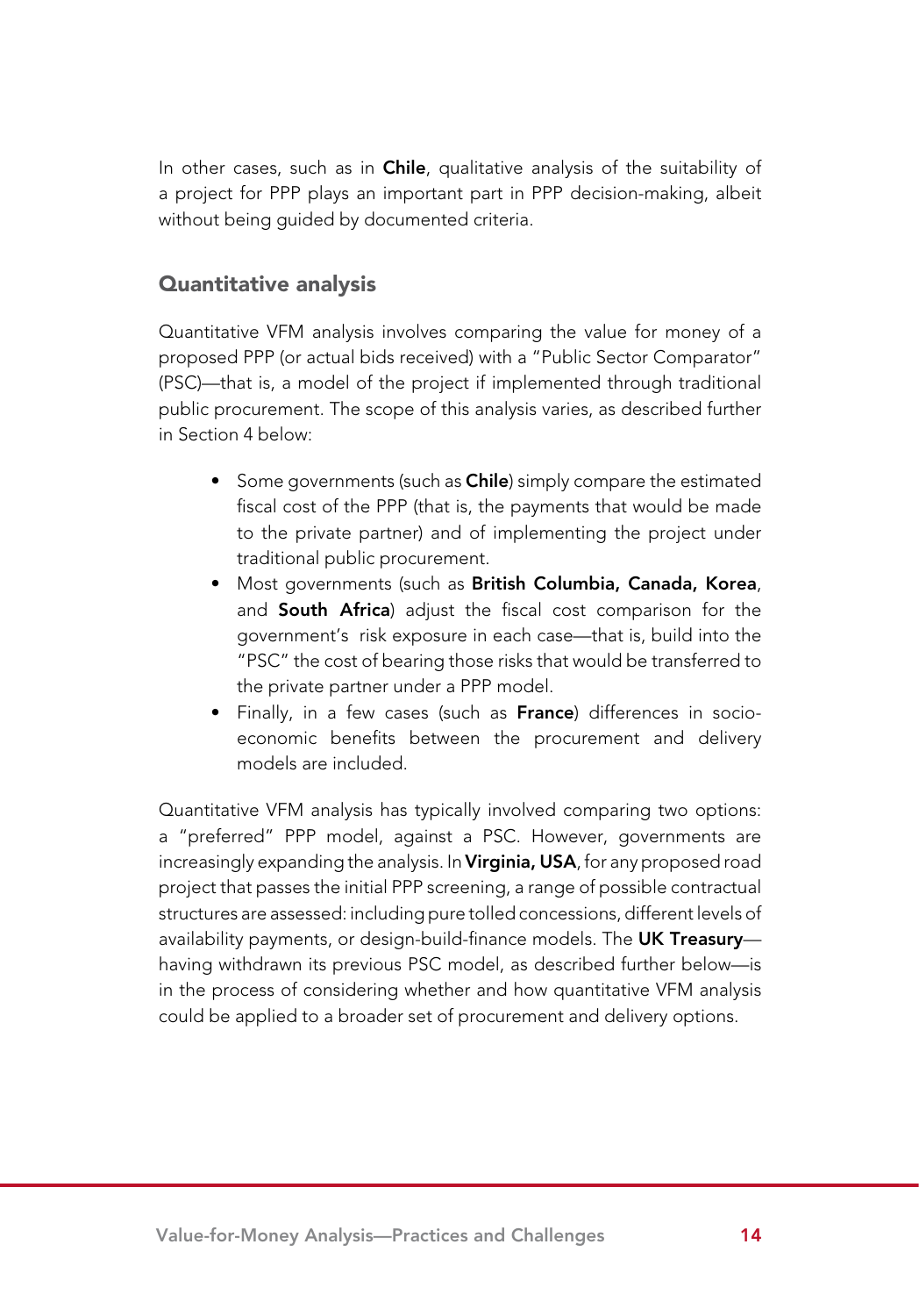## 3. PPP Decision-Making: How VFM Analysis Is Used

Different governments use VFM analysis in different ways. The role of VFM analysis in PPP decision-making is a subject of spirited debate, as evidenced by the roundtable discussion. This debate centers on two main questions. The first concerns the relevance of VFM analysis, and whether or not VFM is really the driving consideration when governments decide to implement projects as PPPs. The second relates to the *limitations* of VFM analysis: even where VFM is an important consideration, is VFM analysis—or at least, the approaches to VFM analysis that have been used to date—the right tool for informing this decision? Concerns about the limitations of quantitative VFM analysis led to a recent decision by the UK Treasury, pioneer of the PSC, to withdraw its quantitative VFM analysis model for a major revision.

Several aspects of the use of VFM analysis in PPP decision-making, and its relevance and limitations, were raised at the PPP roundtable:

- Why governments do PPPs, and implications for the relevance of VFM analysis.
- Timing and role of VFM analysis in the project selection and development process, and achieving the right balance between qualitative and quantitative approaches.
- Pitfalls of the Public Sector Comparator—in particular, the risk of quantitative VFM analysis appearing "overly-scientific."
- Role of PSC in procurement—whether and why VFM results are communicated to bidders.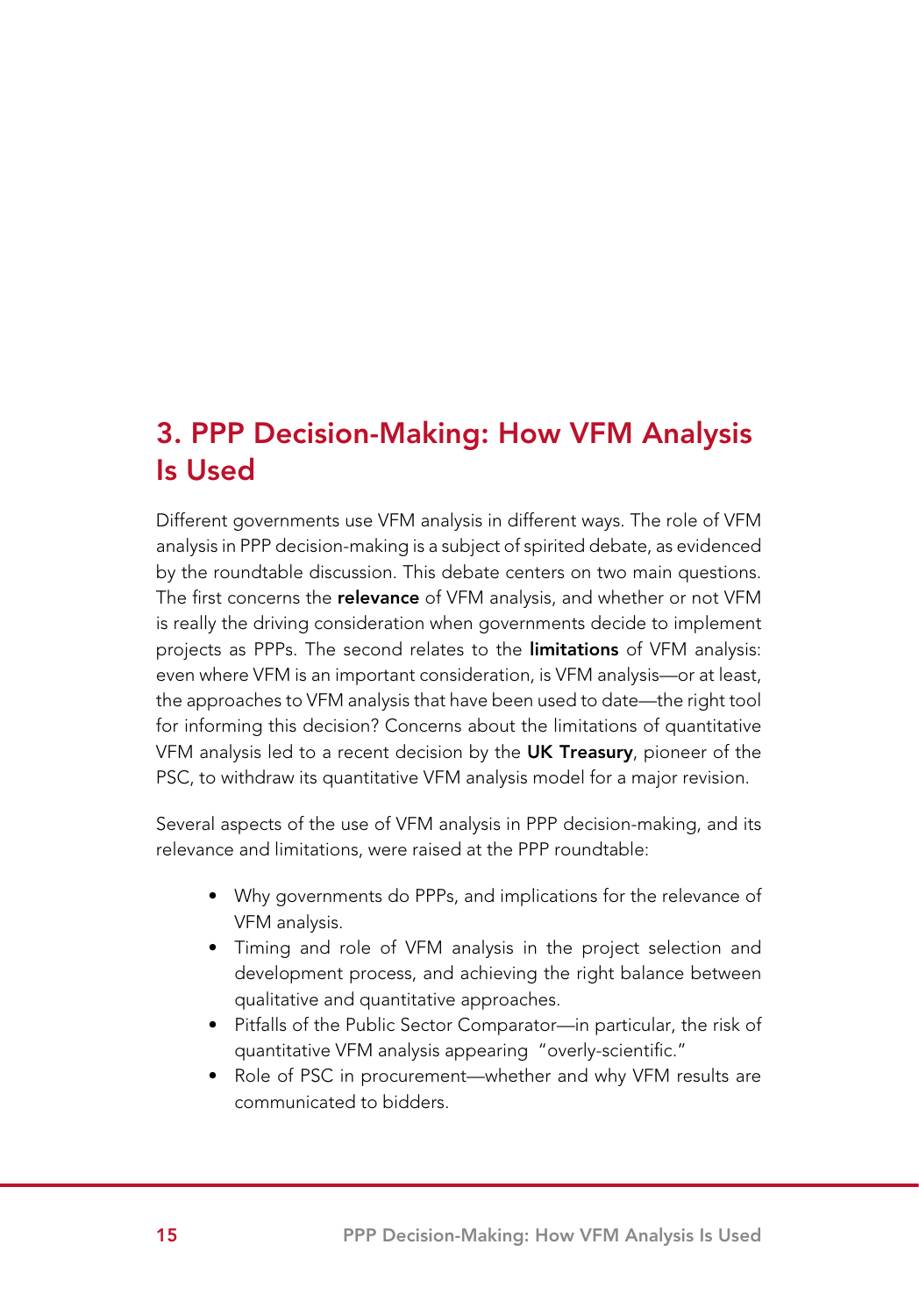These issues, and the differing perspectives put forward by PPP practitioners during roundtable presentations and discussions, are described in turn below.

### Why Governments do PPPs, and the relevance of VFM analysis

As noted by round-table attendees, many governments turn to PPPs not necessarily as the best value for money approach for implementing a project after analyzing all the options, but rather because there is seen to be no realistic public alternative in the face of financial or implementation capacity constraints.

In particular, one of the most common reasons for governments to turn to PPPs is the perception that PPPs create "fiscal space" to enable accelerated implementation of infrastructure projects. This is particularly the case for PPPs involving user charges, which can raise additional revenue for funding infrastructure investment (as well as, in some cases, contributing to more economically efficient use of services). While governments could also introduce user fees for public projects, charges may be seen as politically or socially easier to introduce under a PPP.

Under many PPPs, however, the full cost of the project is ultimately paid by government—that is, over the long term no additional funding or fiscal space is created. However, the nature of the expenditure changes: with upfront capital expenditure often replaced by the recurrent cost of meeting availability payments. Depending on how PPP commitments are treated in fiscal reports and accounts, this can also create "space" in the short term, for example in the face of deficit or debt targets—and hence an impetus to implement projects as PPPs irrespective of whether doing so will create better value for money<sup>s</sup>. This effect can be exacerbated where PPPs involve transfers from one level of government to another—for example, in the UK, where the availability of "PFI credits" were often the driver for contracting authorities choosing to do PPP (indeed these credits were introduced

<sup>5</sup> Evolving norms in public sector accounting appear likely to erode this perceived advantage of PPP over time—at least for government-pays PPPs—as the equivalence of PPP obligations and other public liabilities are increasingly recognized. For further discussion and resources see for example the WBI/PPIAF *PPP Reference Guide* (2012); Katja Funke, Tim Irwin, and Isabel Rial (2013) "*Budgeting and Reporting for Public-Private Partnerships"*, International Transport Forum Discussion Paper No. 2013-7, OECD.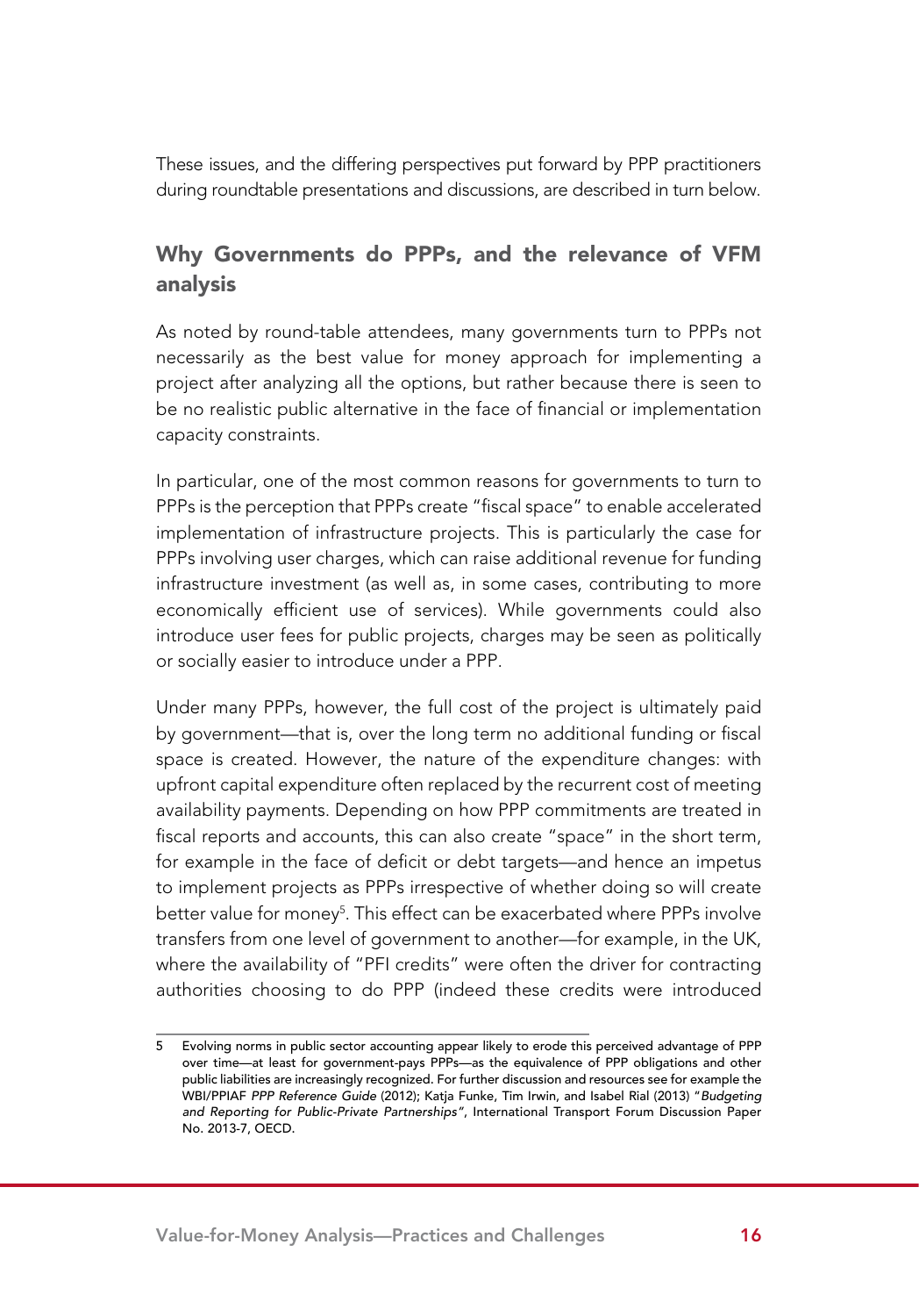as an incentive for authorities to use PPP); these credits have since been abandoned.

Equally, the decision to introduce PPPs—or in many cases not to introduce PPP, for example in particular "sensitive" sectors, or in the face of influence by public sector unions—may be influenced by political or social attitudes over fiscal or value for money considerations.

In such cases VFM analysis may appear less relevant as an input to decisionmaking. For example, as discussed at the roundtable and described in Box 1 below, approaches to VFM analysis for PPPs involving user fees vary, with some governments choosing not to apply it. On the other hand, even in the face of limited alternatives, roundtable participants noted the value to be gained from carrying out VFM analysis: to sense-check the decision to pursue the project as well as the proposed PPP structure. Moreover, as described in Section 4 below, some governments explicitly build into VFM analysis the benefits of earlier implementation of proposed PPPs.

#### Box 1: VFM Analysis for User-Pays PPPs

Governments vary in their approach to VFM analysis for projects involving user charges. In particular, where charging users is perceived to be more feasible under a PPP than for publicly-run infrastructure, VFM analysis may be seen as less relevant. For example:

- VFM analysis in Chile is limited to social sector PPPs that will be paid for entirely by Government availability payments. In economic sectors such as transport, user charging is seen as the more economically efficient way to pay for infrastructure, and as more politically and socially feasible under a PPP—the decision to implement a project as a PPP in these sectors is therefore driven by the financial viability of the proposed project.
- Similarly, in France VFM analysis is only required for "partnership" contracts; concessions (that is, user-fee projects) have a different legal framework that does not involve VFM analysis.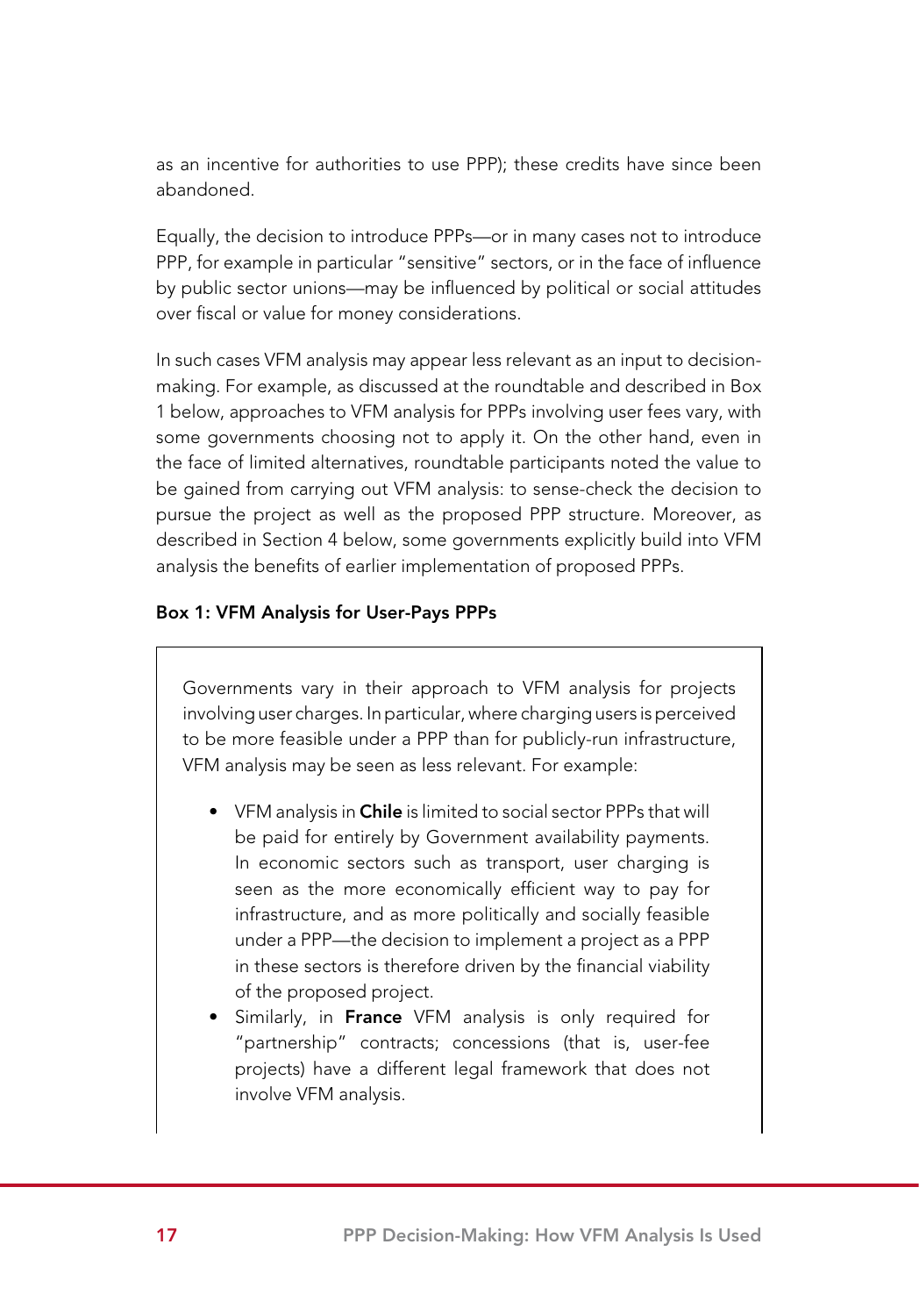On the other hand, as some participants noted, VFM analysis can equally be applied to all types of PPPs, and applied to different contractual options—both on the basis that a user fee-funded project could be done as either a Government project or as a PPP; and as a helpful sense-check on the proposed PPP structure. For example, In Virginia, USA, the Department of Transportation (VDOT) undertakes VFM analysis for all proposed concessions. To date this analysis has largely involved comparing the public and PPP options for implementing toll roads—going forward the analysis will be used to compare different possible PPP contract types, including concessions based on availability payments.

#### Timing and role of VFM analysis in the project selection and development process

VFM analysis could in theory be carried out for all public investment projects to determine the best procurement and delivery option, as a systematic component of a broader project cost-benefit and options analysis<sup>6</sup>. In practice, few countries currently take this approach—although some are moving in that direction.

More often, VFM analysis is formally applied only to **projects already** earmarked as PPPs. That is, the initial decision to propose a project for the PPP "route" is based on a qualitative assessment by contracting authorities, which may be supported by PPP agencies, and often not based on any specific methodology (although this decision may be influenced by the likelihood of subsequently passing a formal VFM screening). Roundtable presenters agreed that experienced practitioners *"know what makes a good PPP project"*. For example:

• In France, VFM analysis is currently only applied to projects envisaged as PPP, *"more as a technical study pre-implementation of a project as a PPP than a tool to determine the best contracting* 

<sup>6</sup> Presentation by Ian Hawkesworth to VFM Roundtable; for more detailed analysis and recommendations on procurement options analysis, see Philippe Burger and Ian Hawkesworth (2011) "*How to Attain Value for Money: Comparing PPP and Traditional Infrastructure Public Procurement"*, OECD Journal on Budgeting Volume 2011/1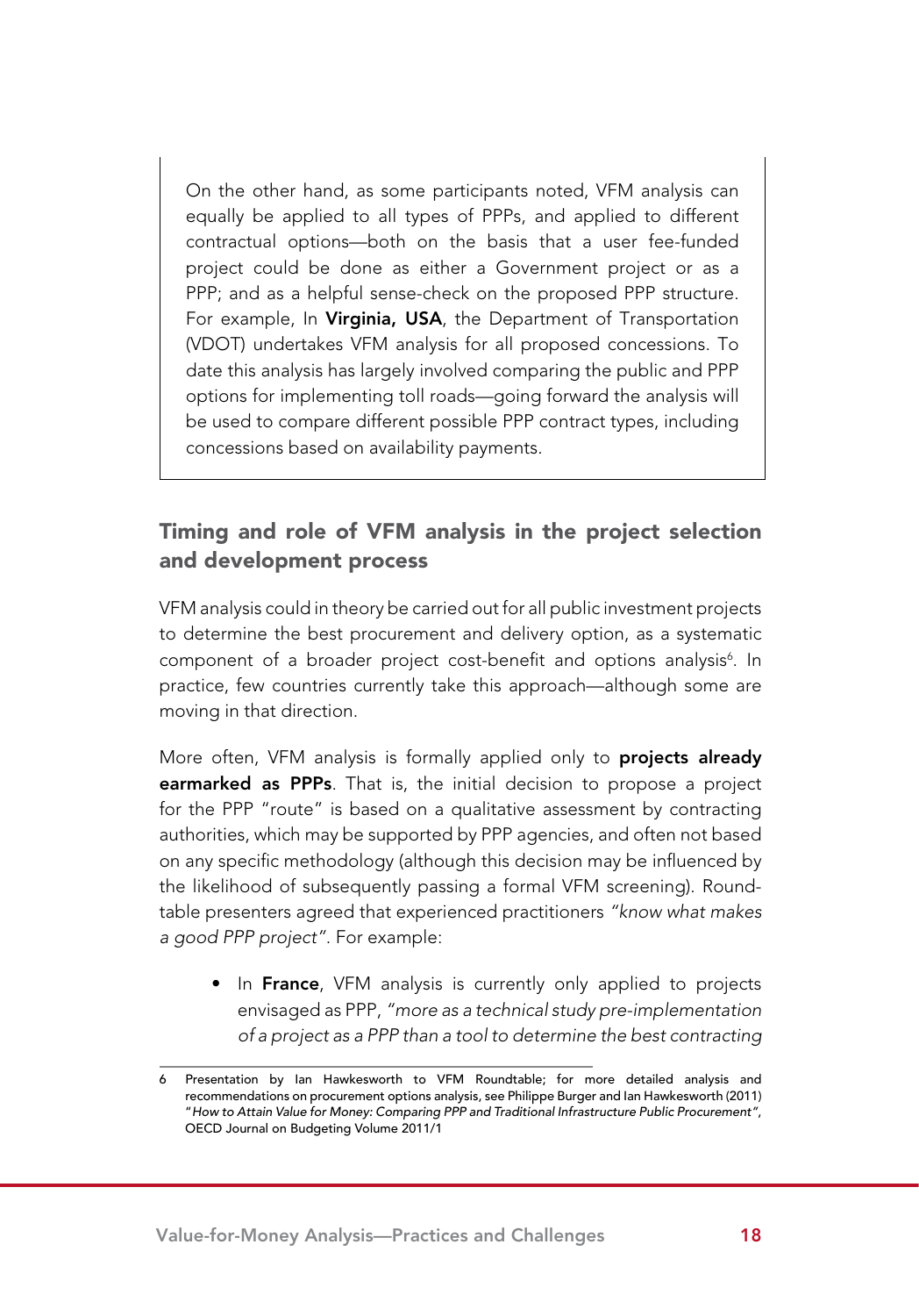*mode"*. However, a recent review by the national audit entity recommended that VFM analysis should be extended to all large, complex public investment projects.

- Similarly, in **Korea**, it is the decision of the contracting authority whether to propose a project as a PPP (alternatively, an unsolicited PPP proposal may be received from a potential investor). PIMAC—which is responsible for appraising both PPP and non-PPP projects—applies VFM analysis only to projects on the "PPP route". If a project is found not to provide VFM as a PPP but has a positive benefit-cost ratio, it reverts to the traditional procurement route.
- VFM analysis in Chile—an assessment of the fiscal cost of PPP or traditional public procurement—has to date been undertaken by the finance ministry relatively late in the process, and considered as a "sense check" of the earlier decision by the contracting authority to put the project forward as a PPP.

Moreover, the timing of VFM analysis in the process of developing a project as a PPP presents a trade-off: between availability and accuracy of information—limited in early stages—and impact of the analysis, which is typically limited later on in the process as it becomes more difficult to "change route". Many countries iterate the analysis: typically with qualitative analysis taking place earlier in the process, while quantitative analysis comes later.

In the UK's current review of its PPP program, the timing of VFM analysis has been an issue of concern. VFM analysis is done at four key stages: at the overall program level, at project inception, prior to launch of public procurement, and prior to contract signature. There has been concern that the UK has *"not got the balance right yet"*: earlier stages of analysis are more crucial for decision-making, but often the VFM analysis at this stage receives less scrutiny. Moving forward, the UK Treasury intends to put in more thought (if not necessarily more detail) to VFM analysis at earlier stages, and focus in later stages on double-checking earlier conclusions as more information emerges.

Similarly, the PPP Unit in Virginia, USA's Department of Transportation submits all proposed PPPs to a two-stage screening process, which includes qualitative VFM analysis. It is this screening that determines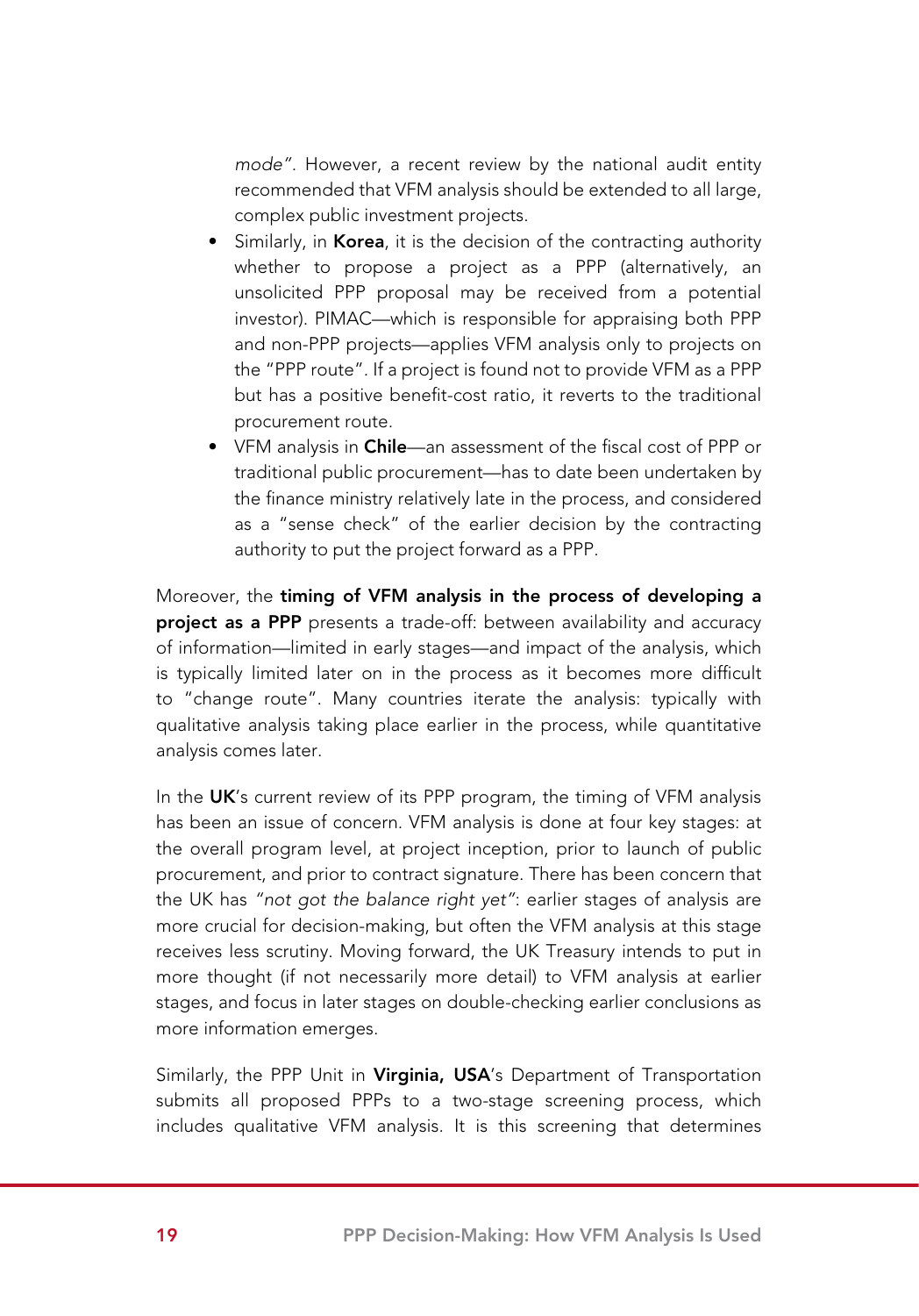whether a project is accepted by the unit for development as a PPP. When the quantitative VFM analysis is done later in the process, this creates a pressure to *"deliver the right result"*, given the cost of changing approach at later stages—that is, quantitative VFM analysis is used more to rationalize an earlier decision, than as an actual decision tool.

#### Possible pitfalls of the PSC and quantitative VFM analysis

In addition to challenges of timing, most round-table attendees agreed that a major risk of quantitative VFM analysis is that the results are seen as "overly-scientific". This was the primary concern of the UK Treasury in withdrawing its PSC model: in the experience of the UK, *"too much emphasis has been given to the quantitative analysis—as if it provided mathematical proof of VFM".*

In practice, as described further in Section 4 below, methodological challenges and limited information means that quantitative VFM analysis is highly subjective—as one roundtable participant put it, *"at best, a hypothetical analysis on average reference project based on many (unrealistic) assumptions"*. However, the apparent exactness of a quantitative VFM "result" can belie the subjectivity of the process. While the specificity and simplicity of a number can be useful—several roundtable participants noted that quantitative analysis *"can be helpful with political and public perception"* of a proposed PPP—it can also tempt officials to over-rely on quantitative results at the expense of *"real judgment"*; or worse, be open to manipulation.

Despite these significant limitations, most attendees viewed quantitative VFM analysis as a valuable part of the PPP development process: albeit as much for the process itself—a systematic examination of the structure and risk allocation of a proposed PPP—as for its input into the decision to implement a project as a PPP. All agreed that a clear understanding of risk is crucial to achieve value from a PPP, and avoid poorly-structured projects that provide fiscal surprises down the road. In this sense, the VFM test can be seen *"as a project management process, rather than a highly statisticalbased, rigorous analysis"*.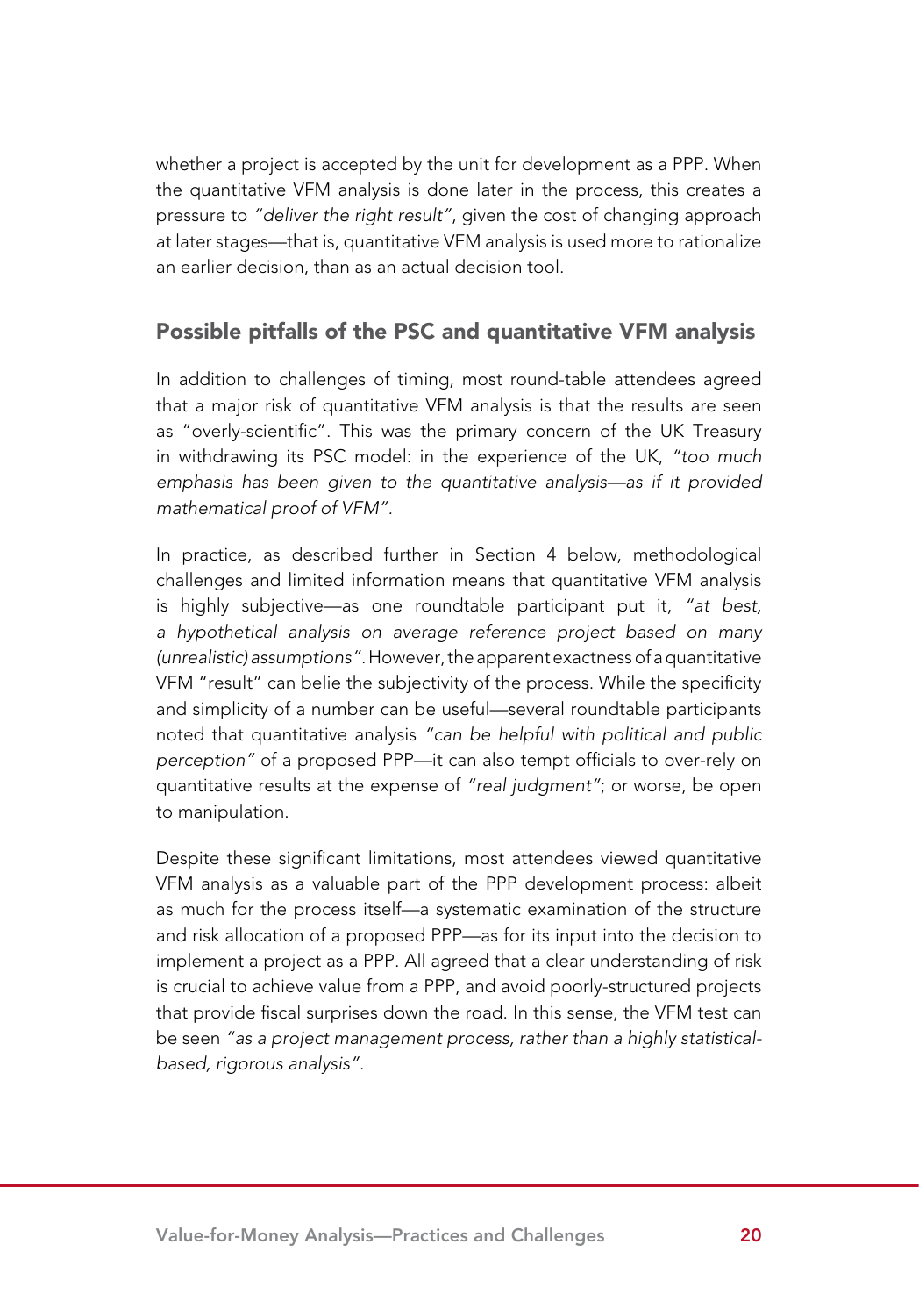#### Role of VFM analysis in procurement, and communicating PSC to bidders

As well as informing the decision to pursue a PPP, some governments use the results of VFM analysis explicitly in the tender process for a PPP—with a view to ensuring the government's assumptions on VFM are borne out in the final bids. In some cases the VFM analysis provides a hard limit on acceptable bids, in others more as a "guide" to bidders on the government's expectations. For example:

- In British Columbia, Canada, a firm "affordability ceiling" is announced in bid documents for each PPP. This ceiling is set at the value of the PPP "shadow bid" as modeled by the Government, rather than the PSC value—that is, the idea is to push bidders to achieve the projected value for money savings in practice. A "scope ladder" is also defined, defining how and in what order of priority certain specifications could be removed or reduced, in case no bidder can come in below this affordability ceiling without adjusting the scope of the project.
- In Korea, the results of the VFM assessment are used in the bid process in two ways. First, in the case of an unsolicited proposal, the results of VFM test (broadly speaking—including economic viability) inform the bonus awarded to the proponent in the subsequent competitive bidding process<sup>7</sup>. Secondly, the government usually uses the VFM analysis results to set a "bottom line" for price bidding, with a view to achieving VFM.
- In France, in the absence of an official doctrine, the results of VFM analysis can be communicated to candidates as part of project documentation, to let them know what to expect with respect to overall cost assumptions. This approach is favored by the national PPP Unit as it ensures all participants have equal access to the information contained in the VFM analysis, and helps avoid initial offers that differ greatly in scope from the envisaged project.

Roundtable participants also noted that communicating VFM analysis to bidders can help ensure a level playing field—recognizing that even if this

<sup>7</sup> For more on Korea's approach to dealing with unsolicited PPP proposals, see Hodges and Dellacha (2007) "*Unsolicited Infrastructure Proposals: How Some Countries Introduce Competition and Transparency"*, PPIAF Working Paper No. 1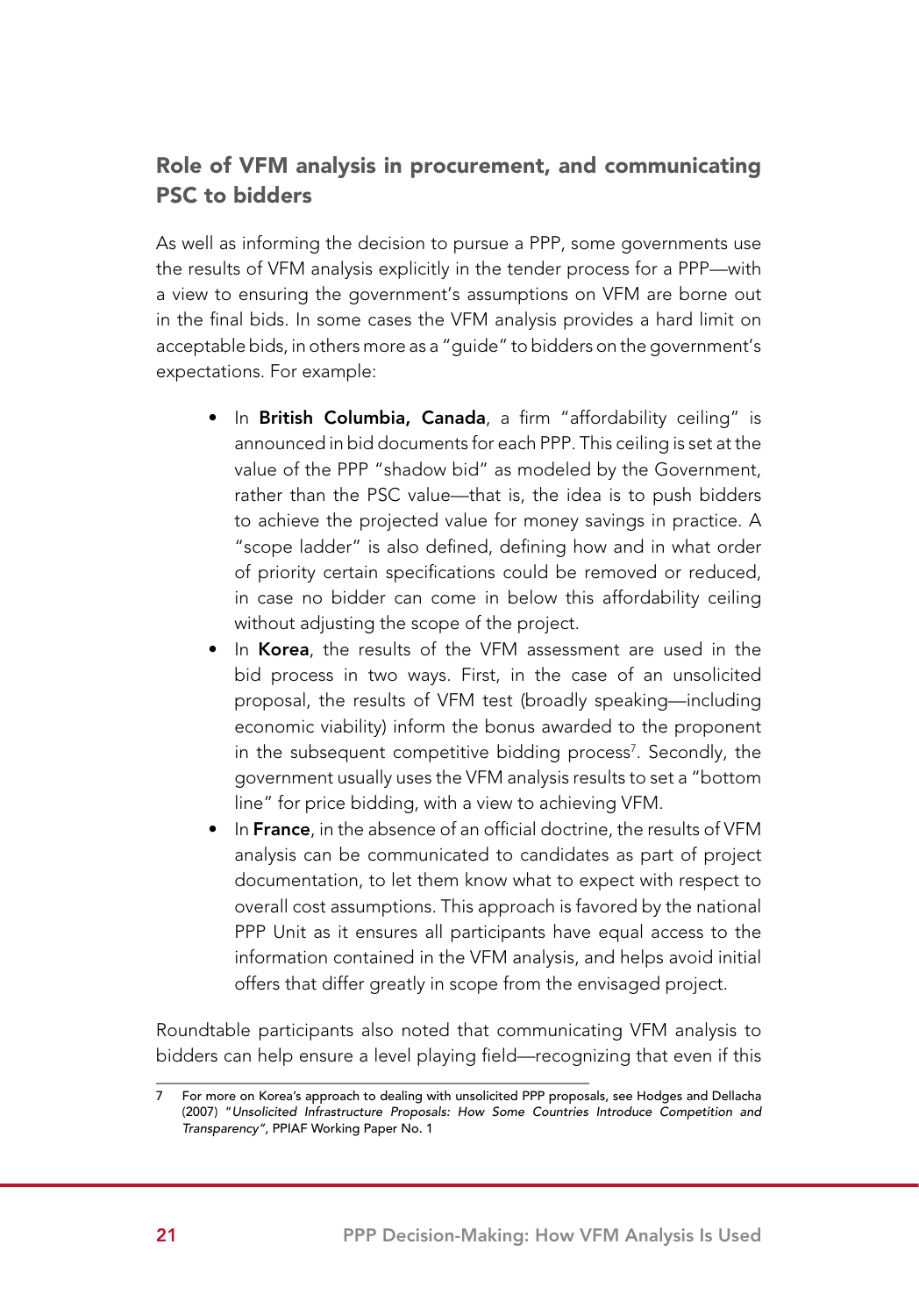analysis is not formally shared as part of bidding documents, it may reach some potential bidders through more indirect means.

Whether or not the VFM analysis is communicated to bidders, many governments—such as the UK, Korea, and France—carry out a final "VFM check", in which final bids are compared with the final version of the PSC (which may have been updated through the course of the tender process, as contract details and specifications are finalized) prior to signing a PPP contract.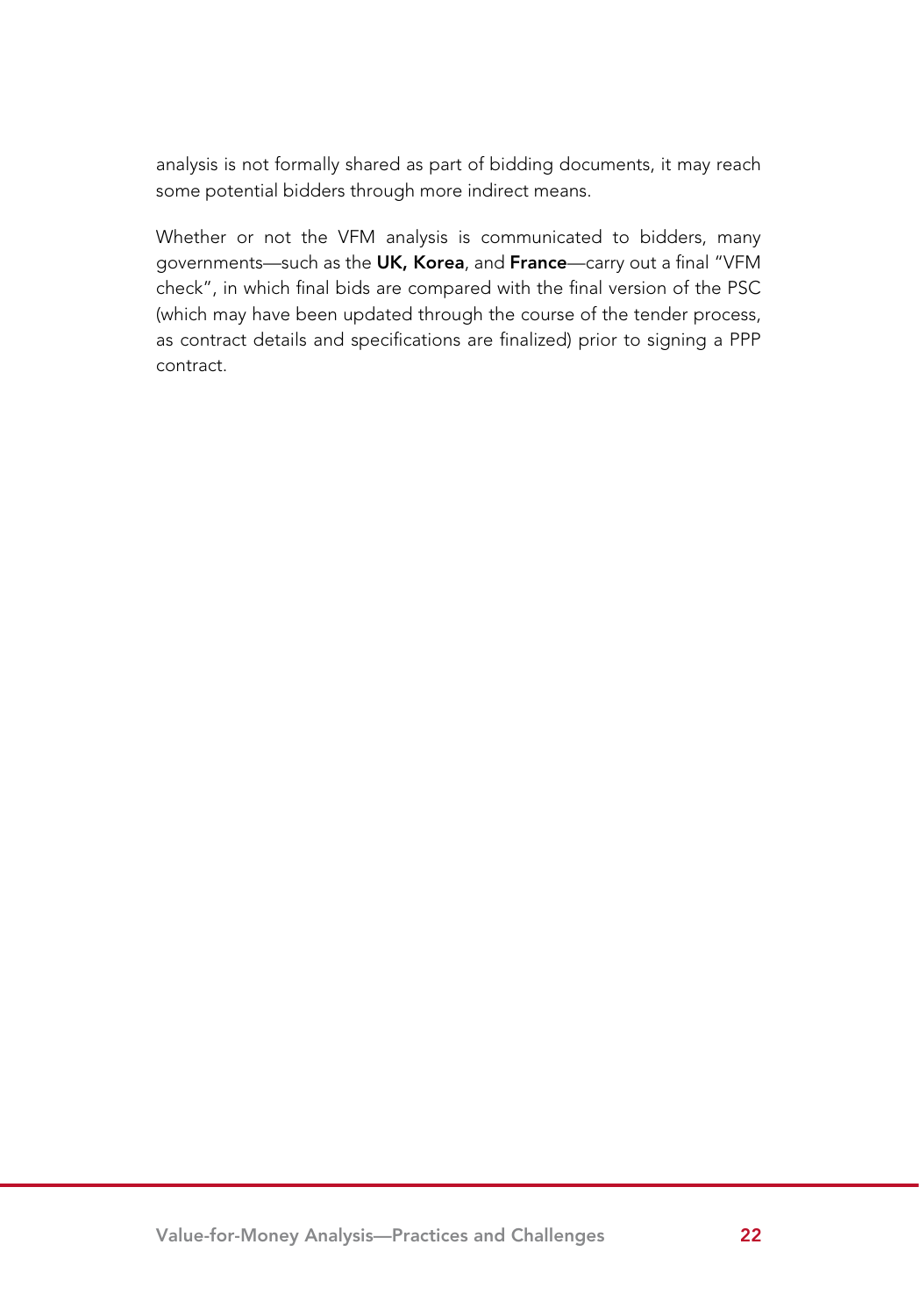## 4. Quantitative VFM Analysis: the PSC and Key Methodological Issues

The overall process of quantitative VFM analysis is common to many countries. As illustrated in Figure 1 below, it typically begins with comparing the estimated cost to government of a project under a PPP model (or a range of possible contractual models) to that under a traditional public procurement model. These costs are often then adjusted to take into account various differences between the options—such as tax implications or risk allocation—before discounting the cost streams to reach a present value figure. Nonetheless, several challenges with quantitative VFM analysis—and methodological questions on which different PPP programs diverge—were raised during the PPP round-table. These key issues are highlighted in Figure 1, and described in turn below.

#### Key Issue 1: Cost and revenue assumptions

A significant driver of the results of VFM analysis is the assumptions made on project costs under public and private options—in particular, the extent to which a PPP is assumed to achieve lower costs, through efficiency or innovation. For countries with longer histories of PPP such assumptions can be informed by actual historic project outturns, although recognizing changing circumstances remains an issue; the challenge is greater for countries with less PPP experience. For example:

• In France, earlier VFM analyses typically assumed a percentage reduction in capital costs under a PPP, compared to public procurement. However, a 2013 report by the national audit entity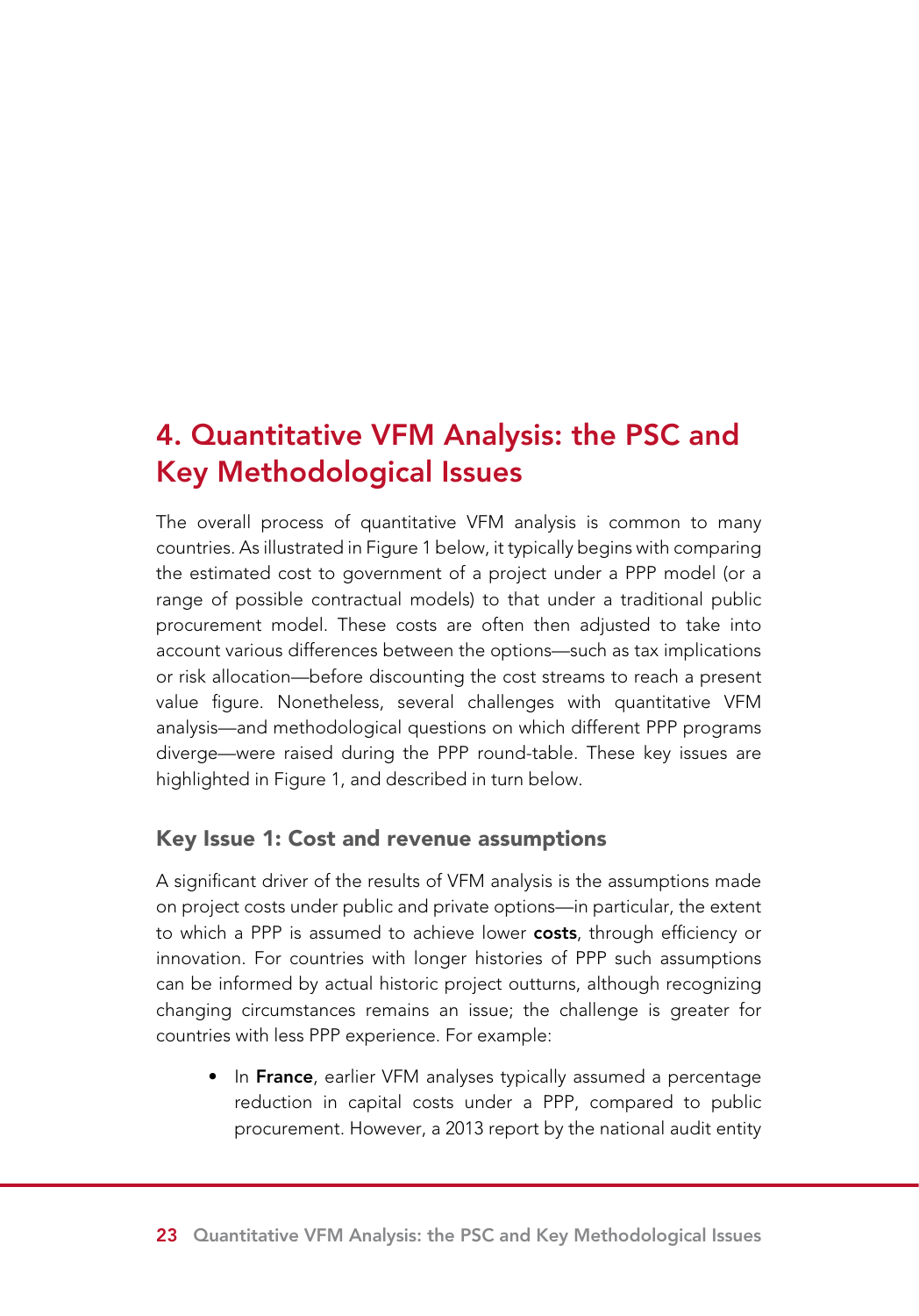Figure 1: Overview of Quantitative VFM Analysis and Key Methodological Issues



recommended that such an assumption should only be made if based on data on actual project outturns in a particular sector. Increasingly such data is available in France, as the PPP program develops—for example, PPP schools have been found to achieve on average a 15 percent saving in capital expenditure compared to traditionally-procured schools.

- In the UK, a large database of more than 700 PFI projects provided a good basis for PFI cost estimates—although assumptions had also been revised for changes such as the increased cost of long-term private sector finance over recent years. On the other hand, public procurement has been improving over time, making historical cost differentials between PPP and traditional public procurement relatively less useful in projecting costs going forward.
- In Chile, an assumption of private sector efficiency over public procurement is currently built into their VFM analysis—a *"significant assumption"* that is based on very limited experience in practice with social sector PPPs.

Differences in project revenue assumptions between PPP and public procurement may also affect VFM results. In Korea, the treatment of toll revenue in VFM analysis has been a point of concern. Currently the same toll revenue is assumed under PPP and public procurement options—although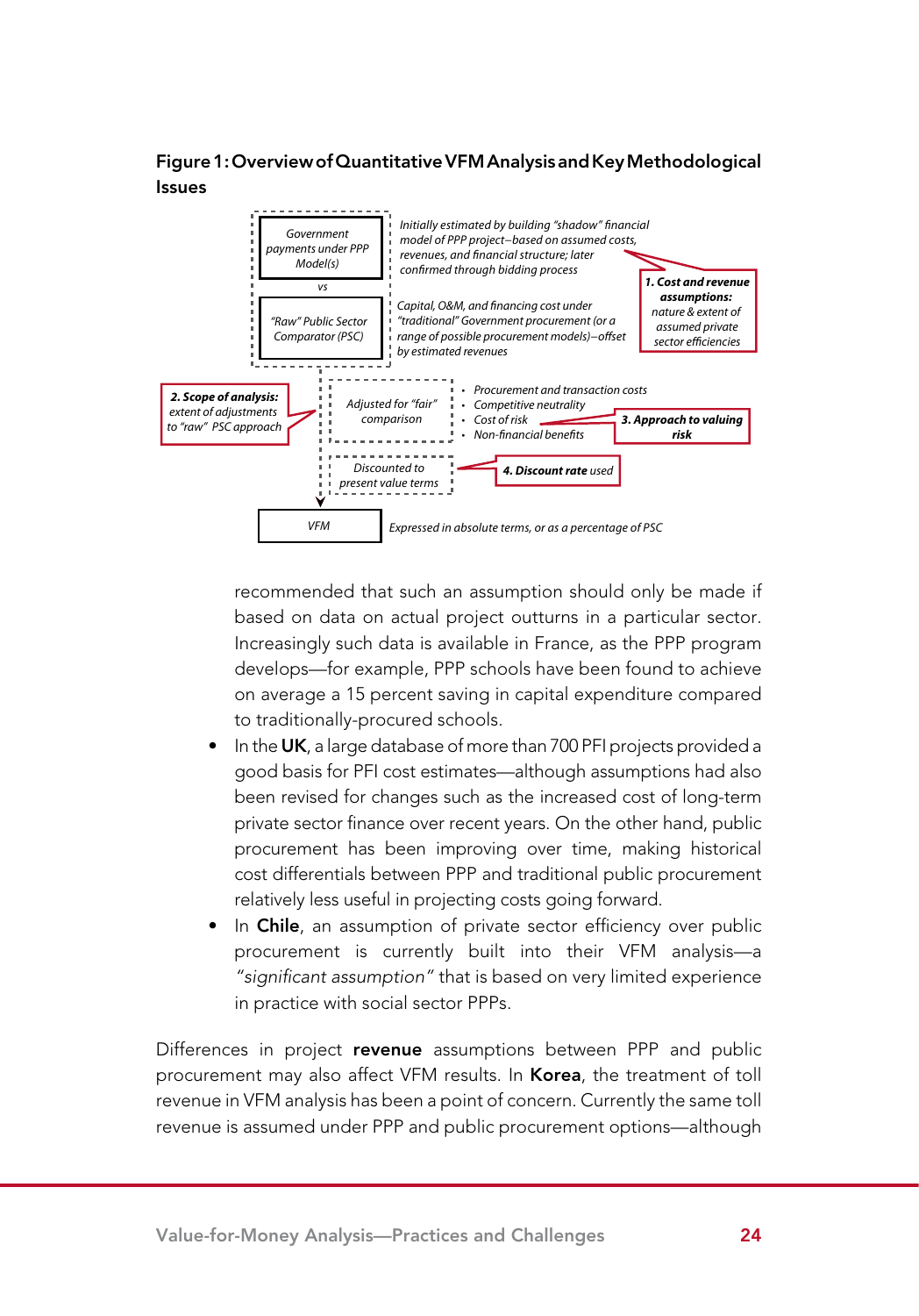this may be unrealistic, as experience suggests tolls on public roads are typically set lower than on PPP roads, resulting in higher traffic, and most likely differing revenues (as well as economic benefits). Also in **Korea**, the revenue from ancillary uses of assets is assumed to be the same under both PPP and public options; whereas in France such additional revenue sources (and associated investment) are typically assumed only to apply in the PPP case—if only because administrative law makes it difficult for a government entity to engage in commercial activities that are not core to its function.

#### Key Issue 2: Scope of analysis

As described in the overview in Section 2, and highlighted in Figure 1, the scope of quantitative VFM analysis varies. From a starting point of simple cost estimates, most countries make adjustments to capture additional costs or benefits, and "level the playing field" between PPP and public procurement options. Table 1 on page 12 describes these adjustments, and their implications for the scope of VFM analysis in different countries.

| <b>Adjustment</b>                                | <b>Description and Country Approaches</b>                                                                                                                                                                                                                                                                                                                                                                                                                                                                                                                                                                                                                                                                                                                                                                                                                                                                                                                                                                                                 |
|--------------------------------------------------|-------------------------------------------------------------------------------------------------------------------------------------------------------------------------------------------------------------------------------------------------------------------------------------------------------------------------------------------------------------------------------------------------------------------------------------------------------------------------------------------------------------------------------------------------------------------------------------------------------------------------------------------------------------------------------------------------------------------------------------------------------------------------------------------------------------------------------------------------------------------------------------------------------------------------------------------------------------------------------------------------------------------------------------------|
| <b>Management</b><br>and<br>transaction<br>costs | The cost to government of project management and transaction implementation<br>may differ between a PPP and traditional public procurement. Treatments of these<br>costs vary: some governments, such as France, adjust both PSC and PPP cost<br>accordingly; while Korea excludes contract management costs from both options.                                                                                                                                                                                                                                                                                                                                                                                                                                                                                                                                                                                                                                                                                                           |
| "Competitive<br>Neutrality"                      | Most governments adjust the PSC estimate to level out apparent cost<br>advantages of implementation by a public body. These can include adjusting<br>to compensate for differences in cost of land acquisition by public and private<br>entities (in Korea, for example, the same land acquisition schedule and cost is<br>applied under both models), and in tax liabilities.                                                                                                                                                                                                                                                                                                                                                                                                                                                                                                                                                                                                                                                            |
| Cost of<br>bearing risk                          | One of the key differences between a PPP and traditional public procurement is how<br>risk is allocated—and hence the riskiness, or variability of the cost to government of<br>the project. Approaches to capturing the cost of risk in VFM analysis vary:<br>Many governments (such as Korea, and South Africa) adjust for the<br>government's risk exposure by building into the PSC the cost of bearing key<br>risks that would be transferred to the private partner under a PPP model (with<br>risks retained by government in both cases assumed to cancel out). The cost of<br>risk-bearing in the PPP model is assumed to be built into the cost of financing,<br>plus contingencies in construction and operating budgets.<br>In France, British Columbia, Canada, and Virginia, USA, cash flows under<br>both the PSC and shadow PPP model are adjusted for risk, but with different<br>probabilities and risk preferences to reflect the different apt itude and cost of<br>risk-bearing of government and the private party. |

#### Table 1: Adjustments to VFM analysis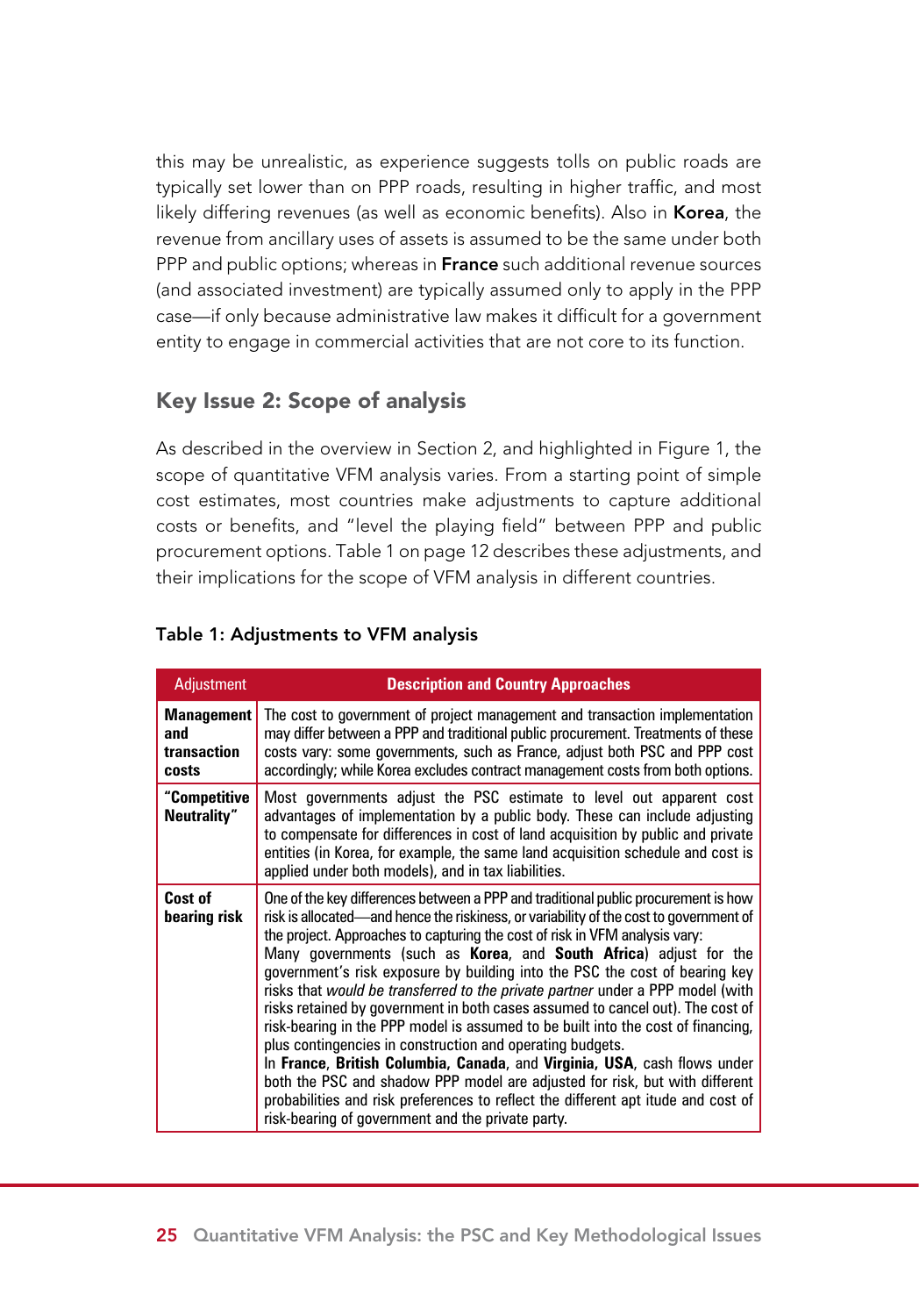|                 | In Chile, on the other hand, no risk adjustment is made—data on risks,<br>particularly cost overruns, under PPPs and public projects are simply considered<br>too scarce to make useful assumptions.<br>Adjusting for risk raises its own methodological issues, as described further<br>helow.                                                                                                                                                                                                                                                                                                                                                                                                                                                                                                                                                                                              |
|-----------------|----------------------------------------------------------------------------------------------------------------------------------------------------------------------------------------------------------------------------------------------------------------------------------------------------------------------------------------------------------------------------------------------------------------------------------------------------------------------------------------------------------------------------------------------------------------------------------------------------------------------------------------------------------------------------------------------------------------------------------------------------------------------------------------------------------------------------------------------------------------------------------------------|
| <b>benefits</b> | <b>Non-financial</b> Most governments' quantitative VFM analysis assumes that implementing a<br>project as a PPP leaves project benefits unchanged-any implication for quality<br>or timeliness of service is left to qualitative analysis.<br>One exception is <b>France</b> , where the higher benefit associated with expected<br>earlier completion of a PPP project is included in the analysis, in part to<br>offset the implications of faster capital expenditure. This benefit is currently<br>approximated by MAPPP, by using total project cost as a proxy for project<br>benefits, and calculating the value of bringing forward that benefit by $x$ years<br>at the social discount rate-a simple approach that is expected to be refined<br>shortly, as part of a broader review and reform of the VFM approach that will<br>place greater emphasis on non-financial benefits. |

#### Risk quantification methodologies and assumptions

As noted in Table 1 above, most governments incorporate into VFM analysis the cost of bearing risk—recognizing that risk allocation is an important distinction between PPP and more traditional models of procurement. Generally, the approach taken is to add back to the analysis the cost of any significant risks that will be *transferred* under the PPP model—that is, risks that are retained by government under both public sector and PPP models are assumed to cancel out.

However, this raises its own methodological challenges: how to quantify the cost of risk-bearing. For example, in France two different approaches are used. For smaller projects (less than €50 million), a "mean value" is used, and calculated by estimating the probability and impact of any significant risk events. Larger projects use Monte Carlo simulations, in which distributions are assumed for the likelihood and impact of each risk, to calculate a distribution of possible costs. The number and level of detail of risks assessed vary by country-France has developed risk distributions for a range of project risks; whereas in Korea the focus is on the overall risk of project cost and time over-runs.

This type of quantitative risk analysis is complex, and requires sophisticated financial modeling, as well as data on risk outcomes from previous projects to inform assumptions on probability distributions. This has been a challenge in many countries. For example, the probability distributions used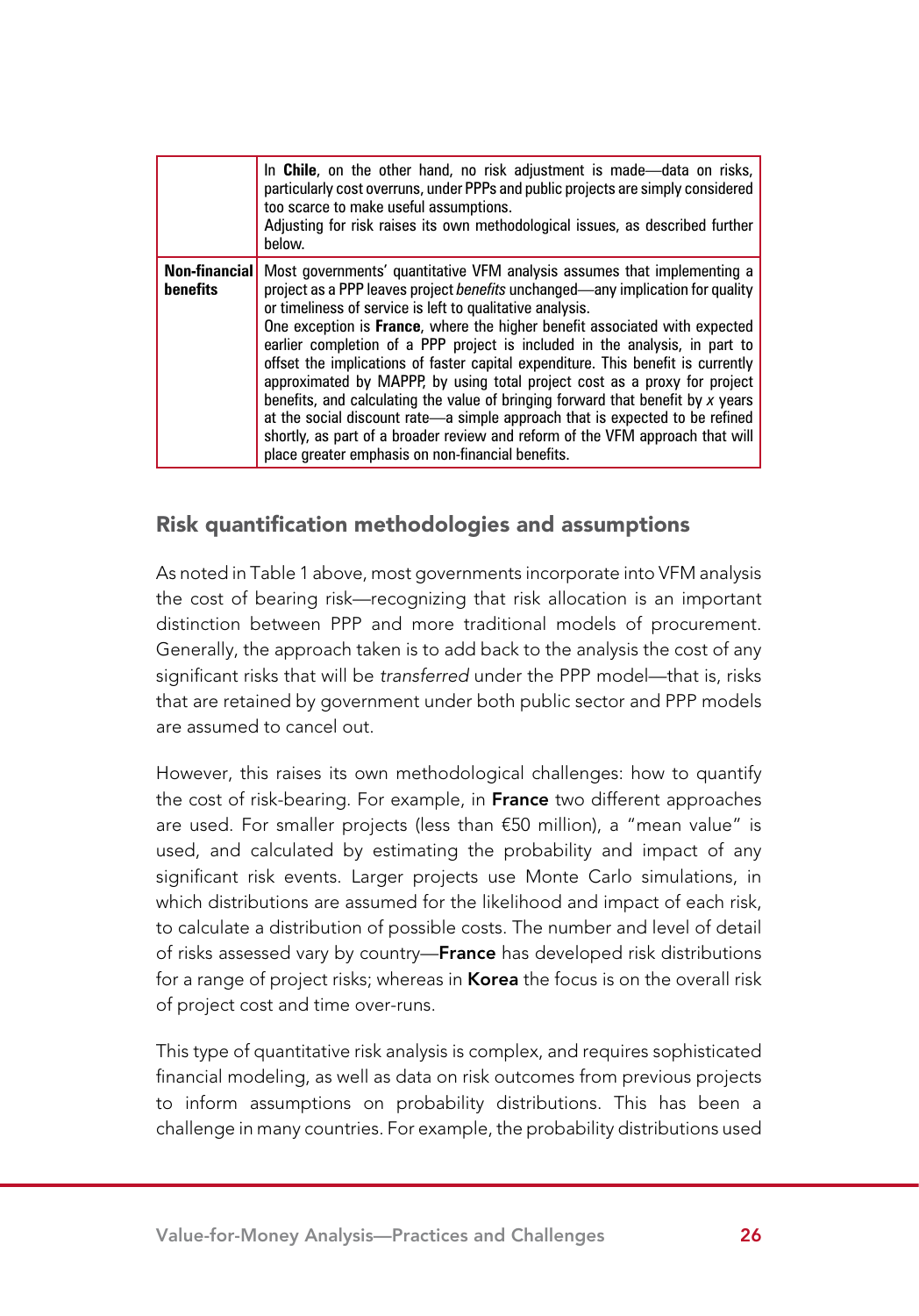in France have yet to be backed by more evidence from PPP experience the current approach was developed with advice from an insurance broker. Moreover, historical experience may not necessarily be an indicator of future performance—for example, in the UK, improvements over time in public procurement (in particular efforts to address optimism bias) have significantly reduced the risk of cost over-runs of public projects.

As described above, **Chile** does not adjust for risk given the lack of data on project risk outcomes under PPPs or public procurement. Elsewhere in Latin America, governments have struggled to implement in practice the VFM analysis methodologies set out in guidance material—due both to a lack of capacity to implement the complex analysis, and a lack of data to inform assumptions<sup>8</sup>.

#### Discount rates

The final step in calculating the relative VFM of PPP or traditional government procurement options is typically to calculate the net present value (NPV) of government payments under each option. Since government cash flow profiles vary significantly between PPP and traditional procurement models, the discount rate applied can have a significant impact on the result of the VFM analysis.

Most governments represented at the round-table (for example, France, Chile, Korea, and Virginia, USA) use the appropriate government (that is, riskfree) borrowing rate to discount cash flows under both procurement options. The justification is that the cost of risk-bearing is built in to the analysis explicitly through its cash-flow impact and the cost of financing in the case of the PPP model; moreover, risk-reflective discount rates are more typically used to capture riskiness of income streams, rather than payment streams.

The government of British Columbia, Canada, on the other hand, uses a risk-adjusted "project Internal Rate of Return (IRR)"—set by PPP Unit staff based on their previous project experience—to discount cash flows under both public and PPP models. Bidders are then required to use the same discount rate when calculating the value of bids in NPV terms, allowing direct comparison of bids with the PSC and shadow PPP calculations.

<sup>8</sup> Presentation by Daniel Benitez to PPP Roundtable on experience in Latin America with VFM analysis.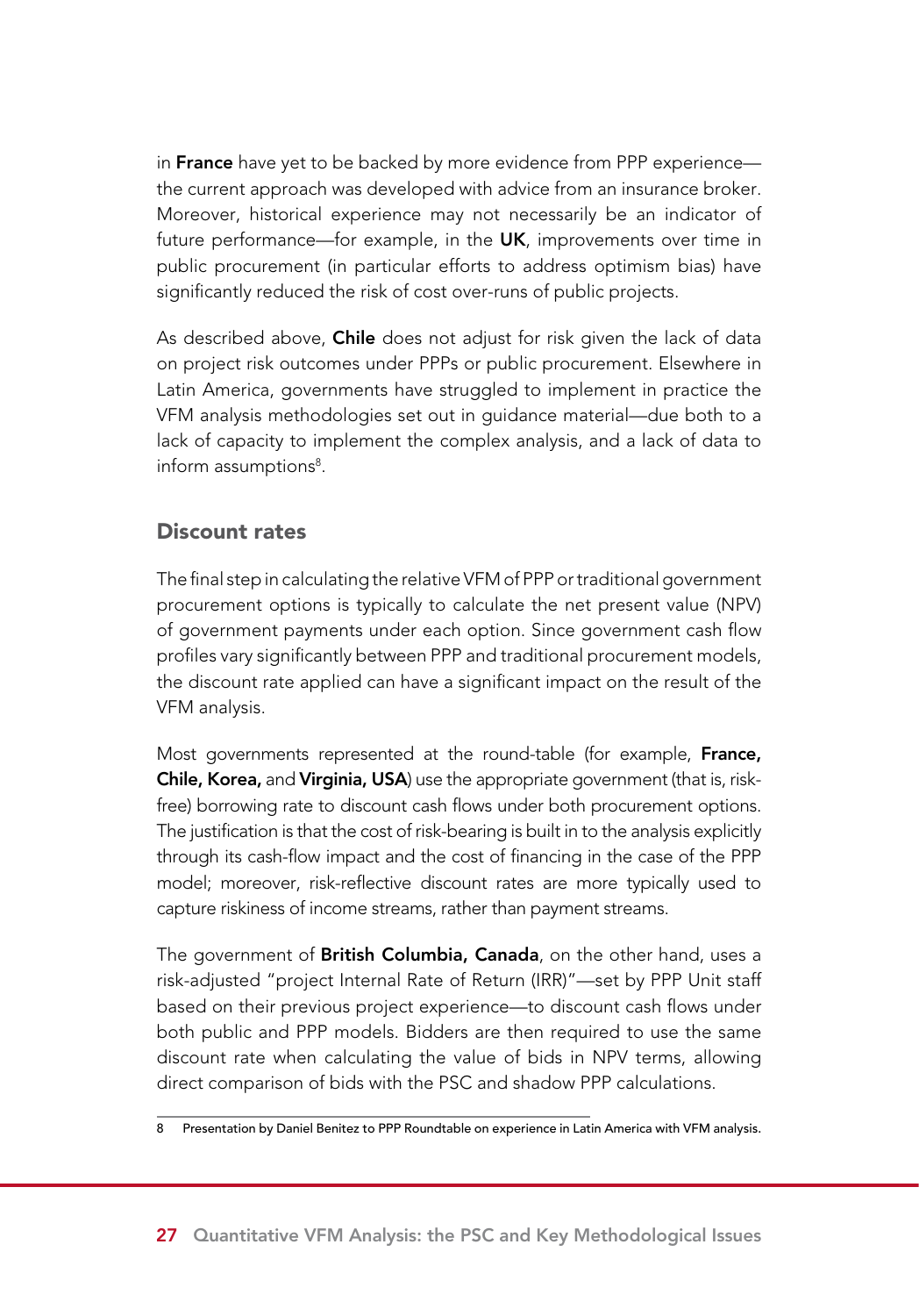## 5. Conclusions and Interesting Questions

The use of value for money analysis to inform PPP decision-making is difficult, and can be controversial. Practitioners face some significant methodological challenges—particularly given very limited ex-post VFM information or other data on PPP project outturns—that mean conclusions of VFM analysis can be misinterpreted or worse, manipulated.

Nonetheless, governments and infrastructure users benefit from having VFM at the center of PPP decisions. Sometimes PPP is seen as the only option to deliver a project—because of implementation capacity constraints, or the perceived creation of "fiscal space" by PPPs, whether genuine or not. Even in these cases, there is much to be gained from doing VFM analysis to sense-check the decision to pursue the project, and the proposed PPP structure—it is worthwhile to governments to understand whether or not implementing a project now as a PPP comes at a cost, and if so, to weigh this cost against the associated benefits.

In this light, there is much to be gained in strengthening VFM analysis going forward. To that end, interesting lessons from the round-table included the following:

• Governments need to strike the right balance between qualitative and quantitative approaches—particularly in new PPP programs, where there is very limited data available to inform assumptions for quantitative analysis; and in some cases a lack of capacity to implement complex risk analysis. Generally speaking, this will involve greater emphasis and scrutiny on qualitative aspects of PPP decision-making—for example through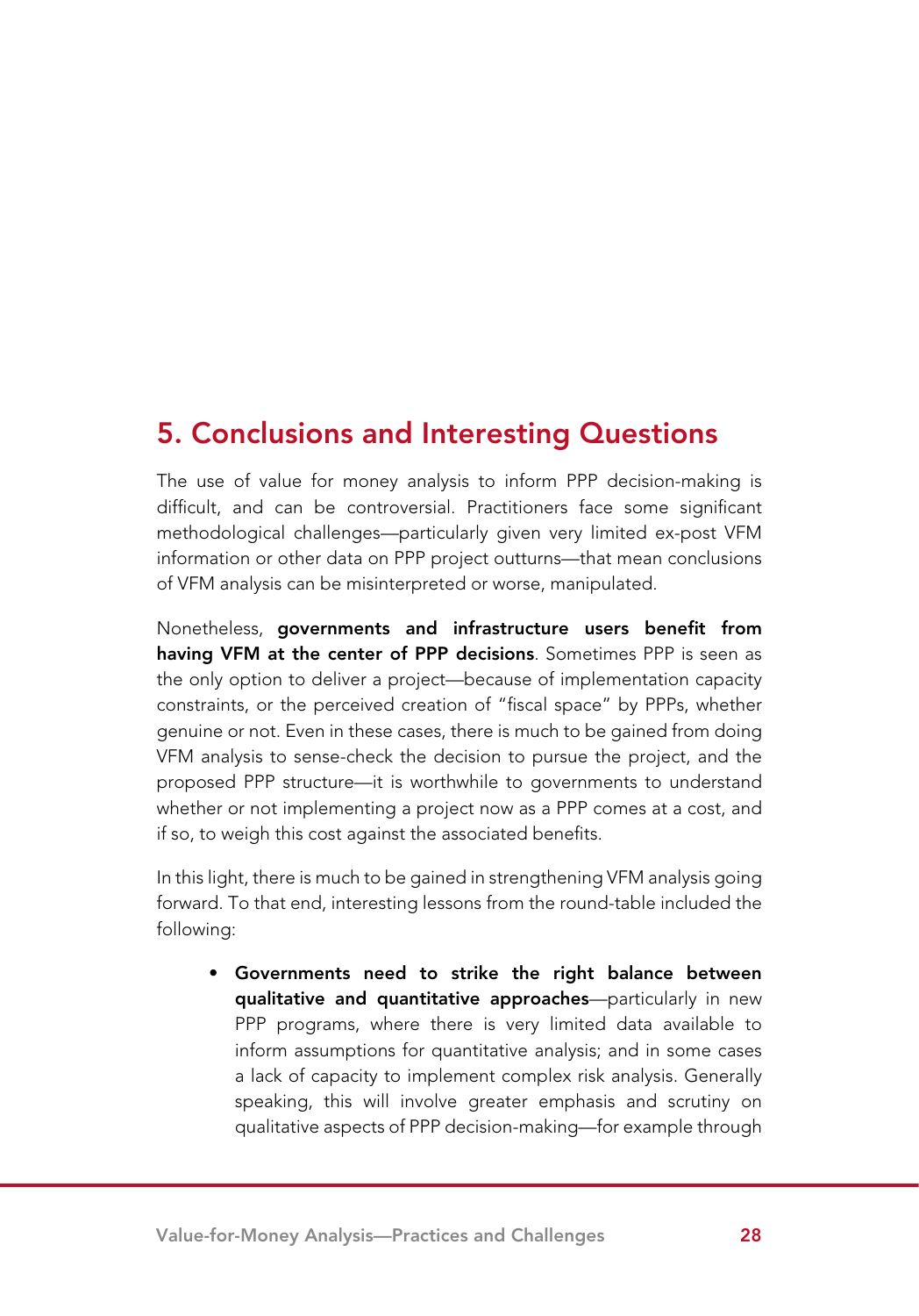clear guidelines and criteria for picking potential PPPs—and developing simplified approaches to quantitative VFM analysis.

- • Governments should be realistic about the nature of quantitative VFM analysis. Quantitative analysis can be useful to inform decision-making, but should be understood and communicated more as a tool to consistently and systematically assess the combined result of a set of assumptions, than as a scientific process that provides "proof" of VFM.
- Thorough risk analysis is crucial to successful PPPs. Many participants saw VFM analysis as important in part because it requires thorough and systematic risk analysis. Whether or not quantitative VFM analysis is carried out, this highlights that sound risk analysis is crucial—to achieving value from a project both in its design (through sound project structuring) and implementation (through effective risk management), and to avoid fiscal surprises.
- • Better data is needed on PPP and major infrastructure investment project outturns. Quantitative approaches to VFM analysis—and risk analysis more generally—could be improved significantly by more systematic collection of data on actual PPP project outturns, and ex-post assessment of VFM achieved in practice. Round-table participants noted this as an area where the World Bank Group could make a valuable contribution—in collecting new information on PPP performance, as well as in identifying and creating mechanisms by which existing countrylevel data can be effectively pooled and shared.
- • Ultimately, VFM analysis should be integrated with overall public investment planning. Some governments are moving towards application of VFM analysis (both qualitative and quantitative) to assess a range of possible project structures. Going forward, several round-table presenters noted that VFM analysis could and should be systematically applied to all major infrastructure projects, to assess the best procurement option $^{\circ}$ .

Much as for other aspects of developing, appraising, and implementing a PPP project, value for money analysis—particularly quantitative risk analysis—

For a more detailed discussion of a "procurement option test" to be applied to all investment projects, see the final chapter of Philippe Burger and Ian Hawkesworth (2011) *How to Attain Value for Money: Comparing PPP and Traditional Infrastructure Public Procurement*, OECD Journal on Budgeting Volume 2011/1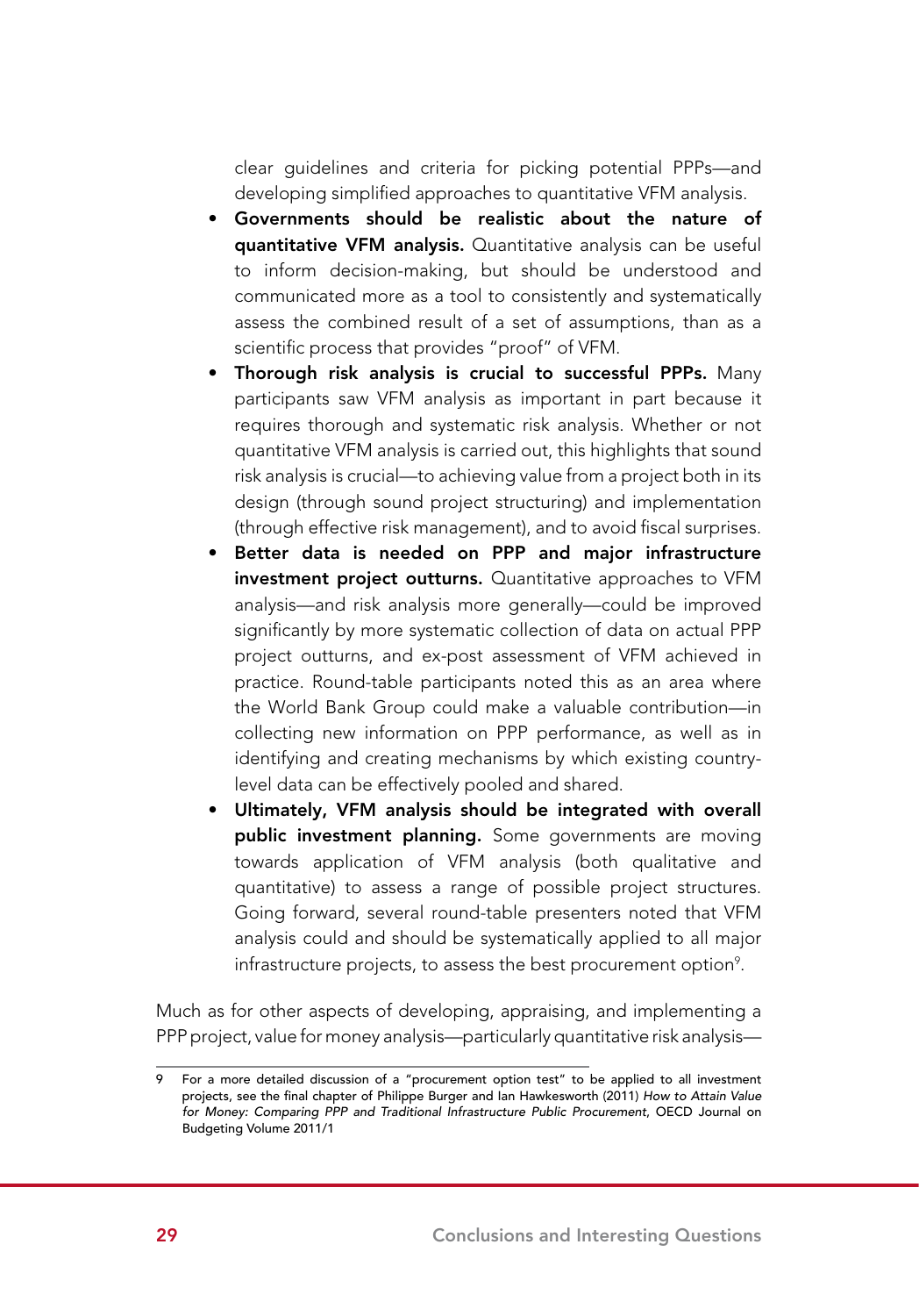can be time and resource-intensive. As is the case for the PPP programs represented at the roundtable, most governments benefit from establishing dedicated teams to oversee the PPP development and appraisal process, and rely on the support of experienced advisors in doing so.

Finally, participants agreed that VFM analysis is just the start of the process of achieving value through a PPP. The best-structured and assessed PPP still requires careful shepherding over the project lifetime—with well-defined contract management structures, attentive management of emerging risks, and an appropriately flexible approach to dealing with change—to achieve value for money in practice.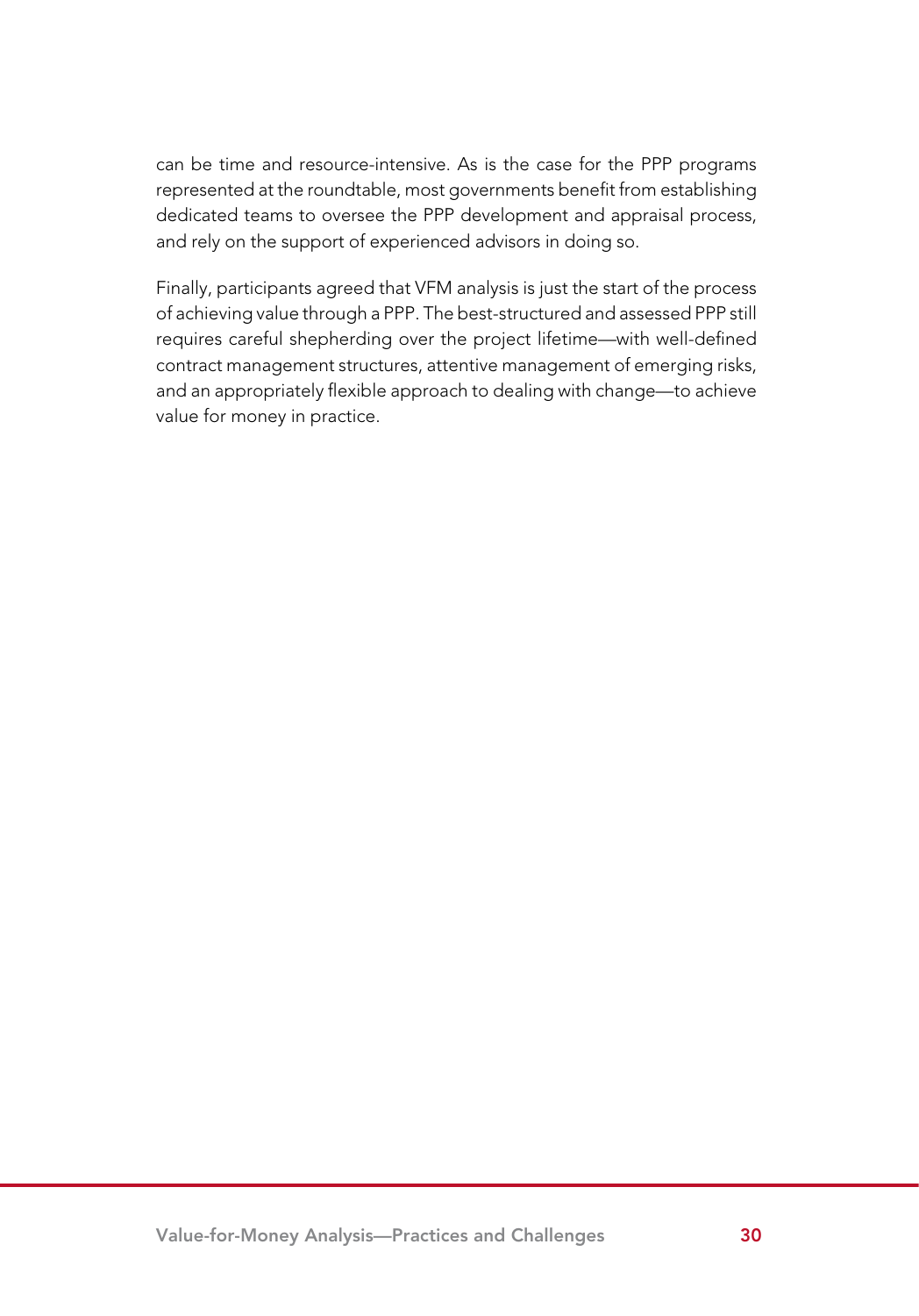# Annex A. Global VFM Roundtable 28 May 2013: Agenda and Participants

This report presents and summarizes the discussion and conclusions of a Global Roundtable on Value for Money analysis, held at the World Bank on May 28, 2013. The aim of the roundtable was to bring together experienced PPP practitioners from a range of countries, to discuss experience with VFM analysis and its use in PPP decision-making. The event was jointly presented by the World Bank Institute (WBI) and the Public-Private Infrastructure Advisory Facility (PPIAF).

Lincoln Flor, Senior Public-Private Partnerships Specialist, WBIPP, was the task team leader and John Saville, Program Assistant, WBIPP, organized the logistics and administrative arrangements.

The roundtable was introduced by Abha Joshi-Ghani, Director of Knowledge Exchange and Learning, WBI. Lincoln Flor made an introduction to Value for Money methodology and the objectives of the roundtable, followed by Satheesh Kumar Sundararajan, Infrastructure Finance Specialist, PPIAF, who provided opening remarks and introduced some core themes on Value for Money Analysis.

The full-day event comprised three sessions, described below.

#### Session 1: Findings on VfM practices in OECD countries

The first session on VFM practices in OECD countries was moderated by Clive Harris, Practice Manager, WBI. The presenters were: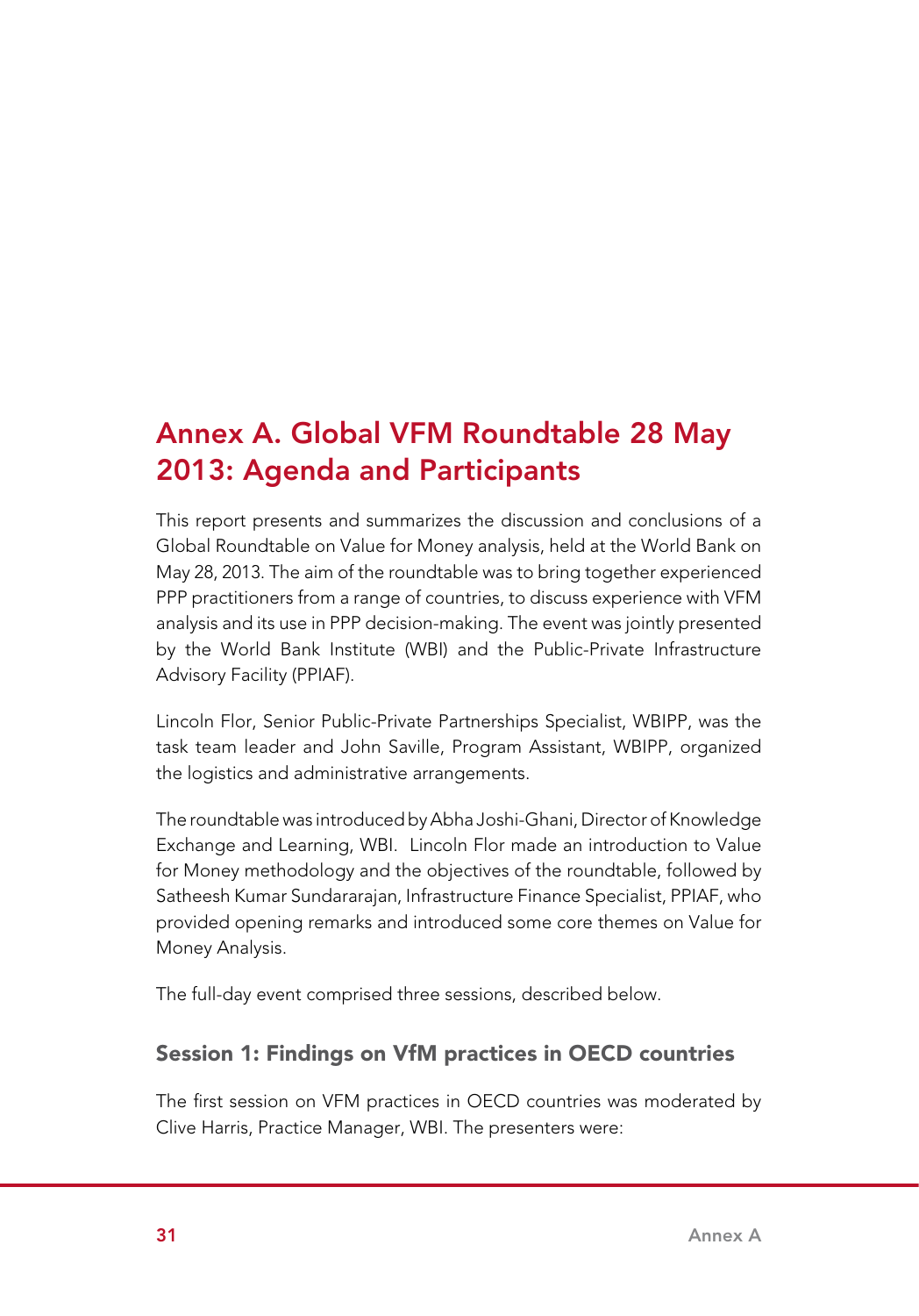- Ian Hawkesworth, Coordinator, OECD PPP Network, OECD
- • James Ballingall, Head of Assurance Team, Infrastructure UK, United Kingdom
- • Francois Bergère, Director, Mission to Support Public-Private Partnerships (MAPPP), Ministry of Economy and Finance, France

### Session 2: Country Experiences and Lessons Learned I

The second roundtable session, focusing on country experiences with VFM analysis, was moderated by Aurelio Menendez, Transport Sector Manager, World Bank. The presenters were:

- Morteza Farajian, Public-Private Partnerships Program Manager, Department of Transportation, Commonwealth of Virginia, USA
- David Duarte, Head of Contingent Liabilities and Concessions, Budget Office, Ministry of Finance, Chile
- Hyeon Park, Executive Director, Public and Private Infrastructure Investment Management Center (PIMAC), Korea Development Institute, Republic of Korea

#### Session 3: Country Experiences and Lessons Learned II

A third session, also on country experiences with VFM analysis, was moderated by Adriana de Aguinaga, Manager, PPP Advisory, International Finance Corporation. The presenters were:

- Daniel Benitez, Senior Transport Economist, Latin America and the Caribbean (LAC) region Sustainable Development Department, World Bank
- Mark Liedemann, Assistant Vice-President, Partnerships BC, British Columbia, Canada
- • Vivek Aggarwal, Managing Director, Madhya Pradesh Road Development Corporation, Madhya Pradesh, India
- William Dachs, Senior Executive Manager, Gautrain Management Agency, South Africa.

A wrap-up discussion was chaired by Clive Harris, Manager, WBIPP, and the workshop was closed by Jose Luis Irigoyen, Director, and Head of Global Expert Team on PPP, World Bank.